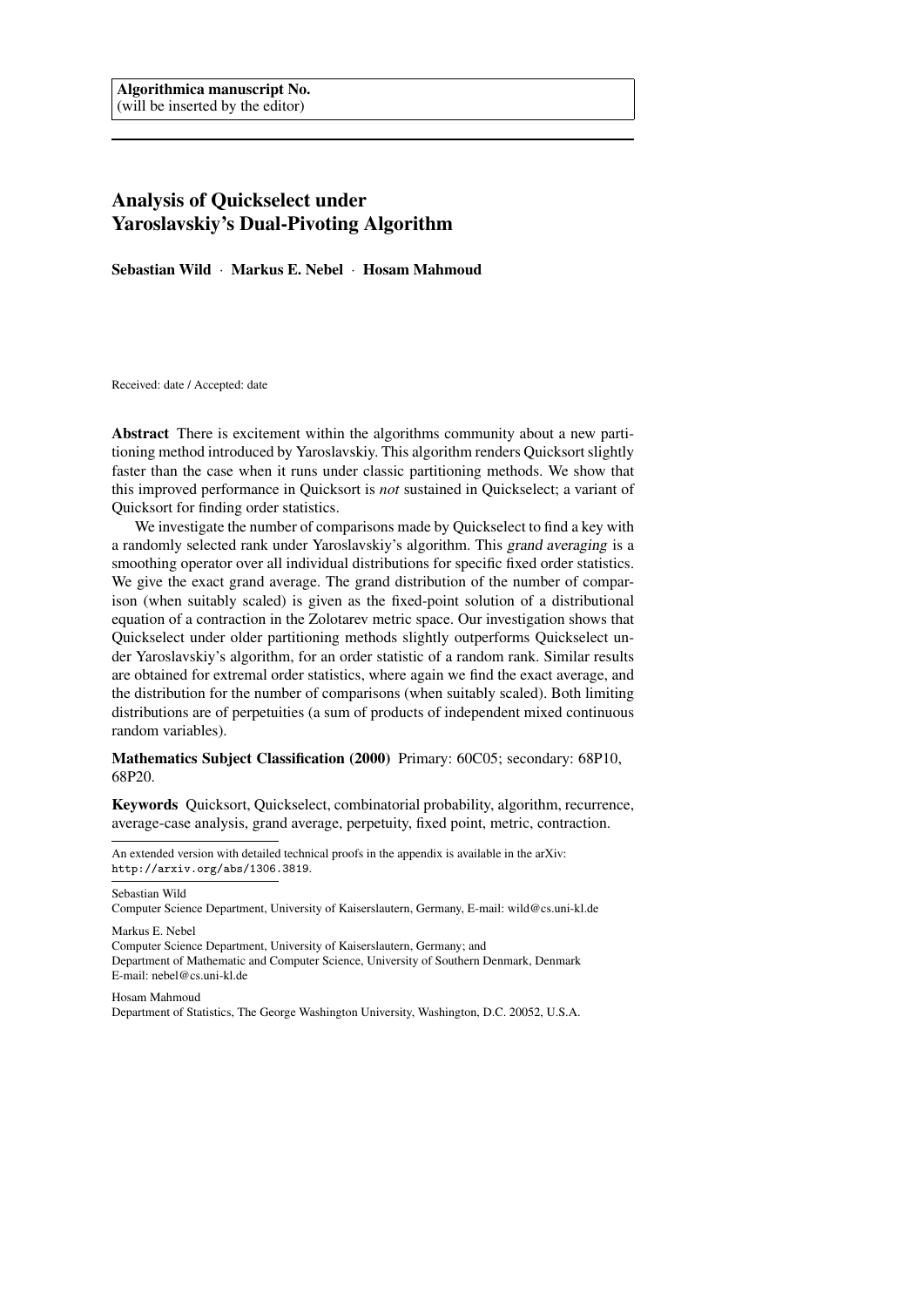#### 1 Quicksort, What Is New?

Quicksort is a classic fast sorting algorithm. It was originally published by Hoare  $[16]$ ; see also  $[6, 19, 21, 39]$  $[6, 19, 21, 39]$  $[6, 19, 21, 39]$  $[6, 19, 21, 39]$ . Quicksort is the method of choice to implement a sorting function in many widely used program libraries, e. g. in the C/C++ standard library and in the Java runtime environment. The algorithm is recursive, and at each level of recursion it uses a partitioning algorithm. Classic implementations of Quicksort use a variety of partitioning methods derived from fundamental versions invented by Hoare [\[15,](#page-20-4) [16\]](#page-20-0) and refined and popularized by Sedgewick [\[36,](#page-21-1) [37,](#page-21-2) [38,](#page-21-3) [40\]](#page-21-4).

Very recently, a partitioning algorithm proposed by Yaroslavskiy created some sensation in the algorithms community. The excitement arises from various indications, theoretical and experimental, that Quicksort on average runs faster under Yaroslavskiy's dual pivoting (see [\[43\]](#page-21-5)). Indeed, after extensive experimentation Oracle adopted Yaroslavskiy's dual-pivot Quicksort as the default sorting method for their Java 7 runtime environment, a software platform used on many computers worldwide.

#### 2 Quicksort and Quickselect

Quicksort is a two-sided algorithm for sorting data (also called *keys*). In a classic implementation, it puts a pivot key in its correct position, and arranges the data in two groups relative to that pivot. Keys smaller than the pivot are put in one group, the rest are placed in the other group. The two groups are then sorted recursively.

The one-sided version (Quickselect) of the algorithm can be used to find order statistics. It is also known as Hoare's "Find" algorithm, which was first given in [\[15\]](#page-20-4). To find a certain order statistic, such as the first quartile, Quickselect goes through the partitioning stage, just as in Quicksort, then the algorithm decides whether the pivot is the sought order statistic or not. If it is, the algorithm terminates (announcing the pivot to be the sought element); if not, it recursively pursues only the group on the side (left or right of the pivot) where the order statistic resides. We know which side to choose, as the rank of the pivot becomes known after partitioning.

There are algorithms for specific order statistics like smallest, second smallest, largest, median, etc. However, adapting one of them to work for a different order statistic is not an easy task. Take for example the algorithm for the second largest, and suppose we want to tinker with it to find the median. It cannot be done without entirely rewriting the algorithm. On the other hand, Quickselect is one algorithm that is versatile enough to deal with *any* rank without changing any statements in it, a feature that may be appealing in practice, particularly for a library function that cannot predict which order statistic will be sought.

A standard measure for the analysis of a comparison-based sorting algorithm is the number of *data* comparisons it makes while sorting; see for example [\[18,](#page-20-5) [19\]](#page-20-2). Other types of comparison take place while sorting, such as index or pointer comparisons. However, they are negligible in view of the fact that they mostly occur at lower asymptotic orders, and any individual one of them typically costs considerably less than an individual data comparison. For instance, comparing two indices is a comparison of two short integers, while two keys can be rather long such as business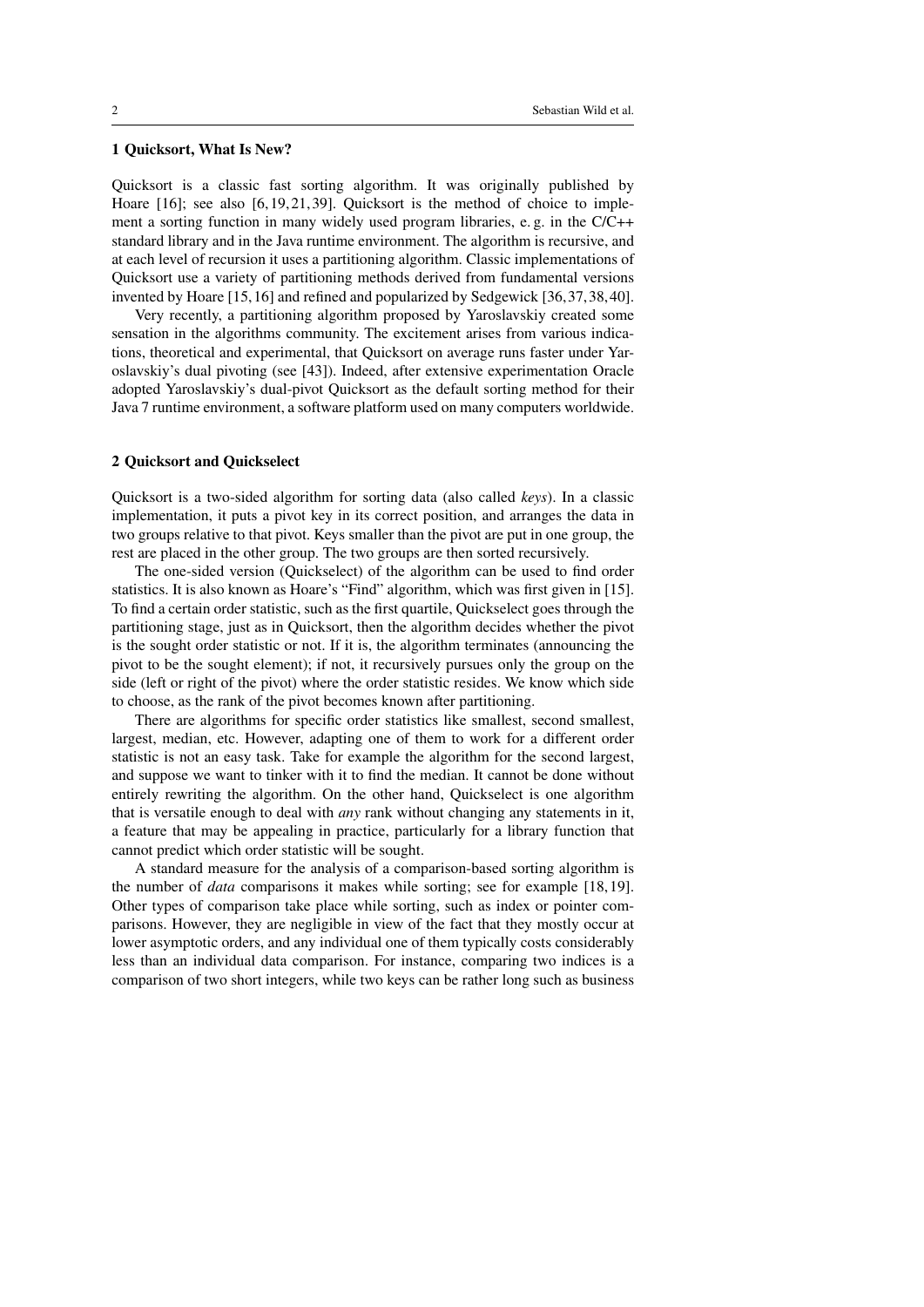records, polynomials, or DNA strands, typically each comprising thousands of nucleotides. Hence, these additional index and pointer comparisons are often ignored in the analysis. We shall follow this tradition.

Unless further information on the input data is available (e. g., in some specialized application), one strives for an analysis that remains as generic as possible while still providing sensible predictive quality for use cases in practice. Therefore, we consider the *expected* costs when operating on an input chosen uniformly at random, which for selection means that all *n*! orderings of *n* keys are equally likely. (This assumption can be enforced for any input if pivots are chosen randomly.)

We furthermore assume that the sought order statistic is also chosen uniformly at random among all *n* possible ranks. This models the scenario of a generic library function intended to cope with any possible selection task. We note that parts of the analysis remain feasible when the sought rank *r* is kept fixed (becoming a second parameter of the analysis) [\[18,](#page-20-5) [19\]](#page-20-2). However, for *comparing* different versions of Quickselect, a one-dimensional measure is much easier to interpret and in light of our clear (and negative) results, the parametric analysis is unlikely to provide additional algorithmic insights.<sup>[1](#page-2-0)</sup>

We do, however, think that a *distributional* analysis is important. Unlike for Quicksort, whose costs become more and more concentrated around their expectation as *n* increases, the standard deviation of (classic) Quickselect is of the same order as the expectation, (both are linear) [\[18\]](#page-20-5). This means that even for  $n \to \infty$ , substantial deviations from the mean are to be expected. As the use of more pivots tends to give more balanced subproblem sizes, it seems plausible that these deviations can be reduced by switching to the dual-pivot scheme described below. Therefore, we also compute the variance and a limit distribution for the number of comparisons.

It is worth mentioning that a fair contrast between comparison-based sorting algorithms and sorting algorithms based on other techniques (such as radix selection, which uses comparisons of bits) should resort to the use of one basis, such as how many bits are compared in both. Indeed, in comparing two very long bit strings, we can decide almost immediately that the two strings are different, if they differ in the first bit. In other instances, where the two strings are "similar," we may run a very long sequence of bit comparisons till we discover the difference. Attention to this type of contrast is taken up in [\[4,](#page-20-6) [8,](#page-20-7) [9,](#page-20-8) [10,](#page-20-9) [41\]](#page-21-6).

Other associated cost measures include the number of swaps or data moves [\[22,](#page-20-10) [25\]](#page-20-11). We do not discuss those in detail in this paper, but we note that swaps can be analyzed in a very similar way (reusing the number of swaps in one partitioning step from our previous work on Quicksort [\[44\]](#page-21-7)). The resulting expected values are reported in Table [1.](#page-18-0)

<span id="page-2-0"></span><sup>&</sup>lt;sup>1</sup> To shed some light on that, we computed the expected comparison counts for  $n = 200$  and  $n = 300$ with fixed *r* for all ranks  $1 \le r \le n$ . We find that Yaroslavskiy's algorithm needs more comparisons in *all* these cases. We see no reason to believe that this will change for larger *n*.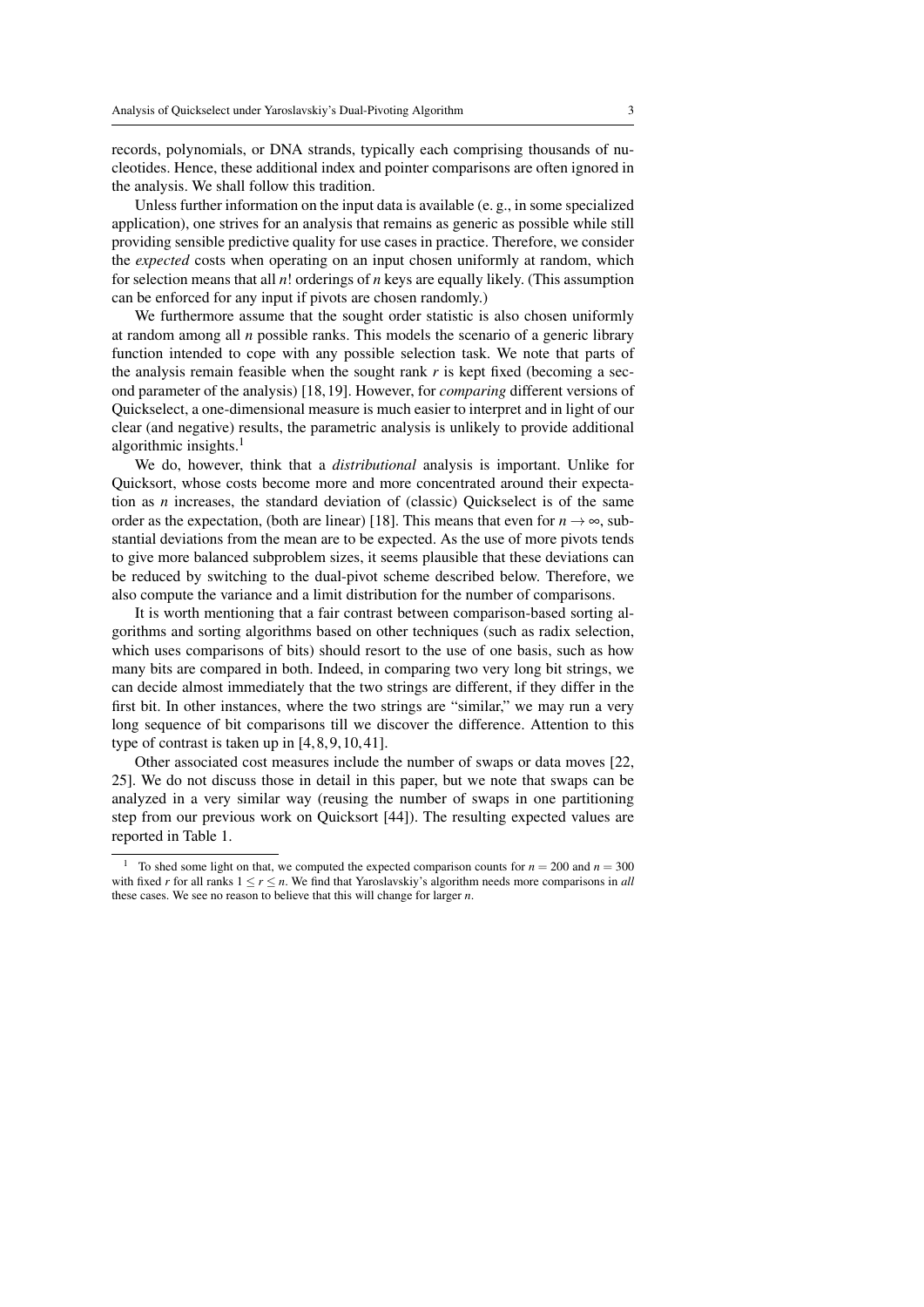## 3 Dual Pivoting

The idea of using two pivots (dual-pivoting) had been suggested before, see Sedgewick's and Hennequin's Ph. D. dissertations [\[14,](#page-20-12) [36\]](#page-21-1). Nonetheless, the implementations considered at the time did not show any promise. Analysis reveals that Sedgewick's dual-pivot Quicksort variant performs an asymptotic average of  $\frac{32}{15}n\ln n + \mathcal{O}(n)$  data comparisons, while the classic (single-pivot) version uses only an asymptotic average of  $2n \ln n + \mathcal{O}(n)$  comparisons [\[36,](#page-21-1) [43\]](#page-21-5). Hennequin's variant performs  $2n \ln n + \mathcal{O}(n)$  comparisons [\[14\]](#page-20-12) — asymptotically the same as classic Quicksort. However, the inherently more complicated dual-pivot partitioning process is presumed to render it less efficient in practice.

These discoveries were perhaps a reason to discourage research on sorting with multiple-pivot partitioning, till Yaroslavskiy carefully heeded implementation details. His dual-partitioning algorithm improvement broke a psychological barrier. Would such improvements be sustained in Quickselect? It is our aim in this paper to answer this question. We find out that surprisingly there is no improvement in the number of comparisons: Quickselect under Yaroslavskiy's dual-pivot partitioning algorithm (simply Yaroslavskiy's algorithm, henceforth) is slightly *worse* than classic singlepivot Quickselect.

Suppose we intend to sort *n* distinct keys stored in the array *A*[1..*n*]. Dual partitioning uses *two* pivots, as opposed to the single pivot used in classic Quicksort. Let us assume the two pivots are initially *A*[1] and *A*[*n*], and suppose their ranks are *p* and *q*. If  $p > q$ , we swap the pivots. While seeking two positions for the two pivots, the rest of the data is categorized in three groups: small, medium and large. Small keys are those with ranks less than  $p$ , medium keys have ranks at least  $p$  and less than *q*, and large keys are those with ranks at least *q*. Small keys are moved to positions lower than *p*, large keys are moved to positions higher than *q*, medium keys are kept in positions between  $p + 1$  and  $q - 1$ . So, the two keys with ranks p and q can be moved to their correct and final positions.

After this partitioning stage, dual-pivot Quicksort then invokes itself recursively (thrice) on  $A[1\..p-1], A[p+1..q-1]$  and  $A[q+1..n]$ . The boundary conditions are the very small arrays of size 0 (no keys to sort), arrays of size 1 (such an array is already sorted), and arrays of size 2 (these arrays need only one comparison between the two keys in them); in these cases no further recursion is invoked.

This is the general paradigm for dual pivoting. However, it can be implemented in many different ways. Yaroslavskiy's algorithm keeps track of three pointers:

- $\ell$ , moving up from lower to higher indices, and below which all the keys have ranks less than *p*.
- *g*, moving down from higher to lower indices, and above which all the keys have ranks at least *q*.
- $k$ , moving up beyond  $\ell$  and not past *g*. During the execution, all the keys at or below position *k* and above  $\ell$  are medium, with ranks lying between *p* and *q* (both inclusively).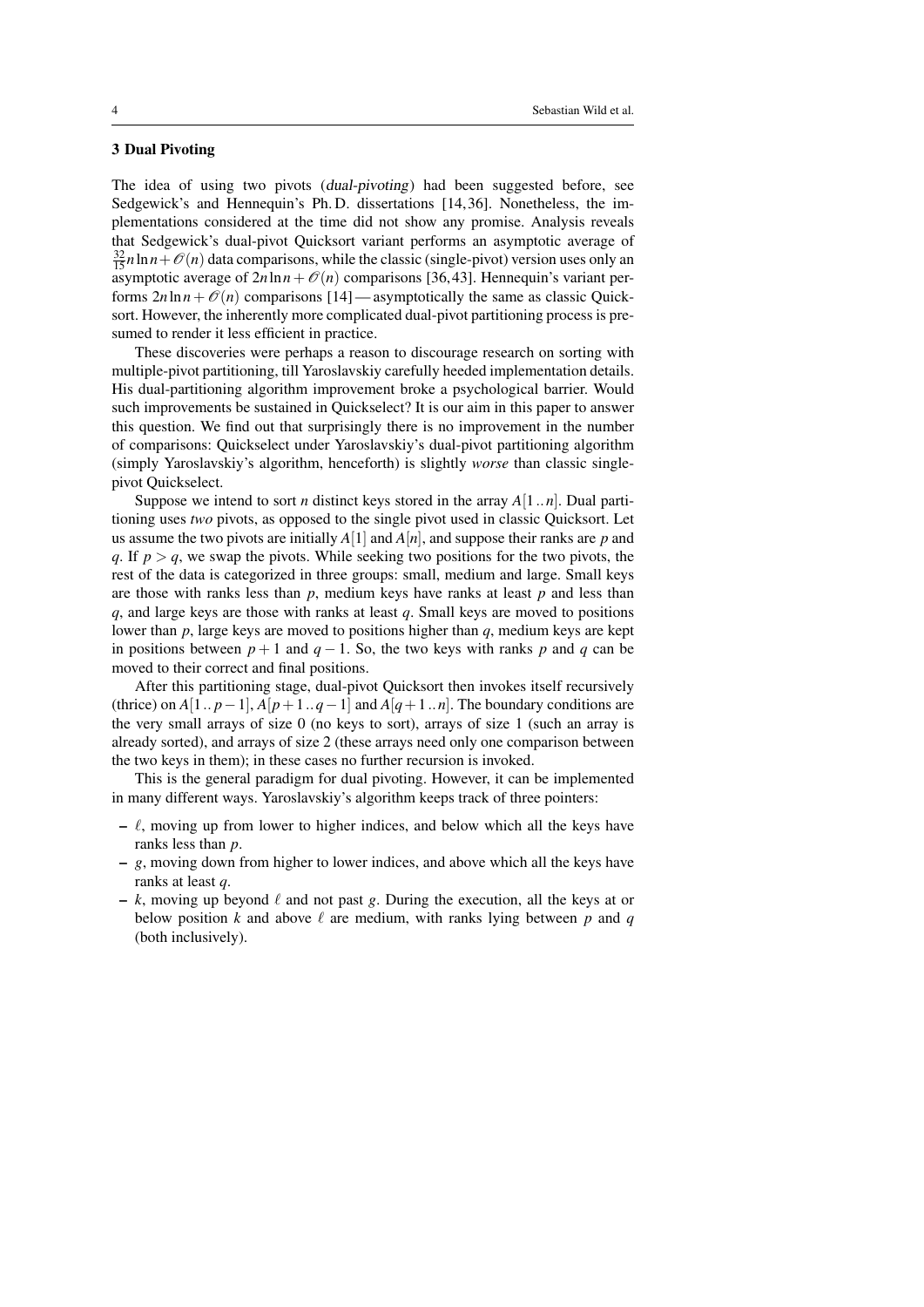#### <span id="page-4-0"></span>Algorithm 1 Dual-pivot Quickselect algorithm for finding the *r*th order statistic.

QUICKSELECT (*A*,*left*,*right*,*r*)

**//** Assumes *left* ≤ *r* ≤ *right*. **//** Returns the element that would reside in *A*[*r*] after sorting *A*[*left*..*right*]. 1 if *right* ≤ *left* 2 return *A*[*left*] else 4  $(i_p, i_q) := \text{PARTITION} \text{YAROSLAVSKIY}(A, \text{left}, \text{right})$ 5  $c := \text{sgn}(r - i_p) + \text{sgn}(r - i_q)$  // Here sgn denotes the signum function.<br>6 **case distinction** on the value of c case distinction on the value of *c* 7 **in case**  $-2$  do return QUICKSELECT  $(A, left, \ell-1, r)$ 8 in case −1 do return *A*[*ip*] 9 in case 0 do return QUICKSELECT  $(A, \ell+1, g-1, r)$ <br>10 in case +1 do return A[i<sub>c</sub>] 10 **in case** +1 **do return**  $A[i_q]$ <br>11 **in case** +2 **do return** QUIG in case  $+2$  do return QUICKSELECT  $(A, g + 1, right, r)$ 12 end cases 13 end if

<span id="page-4-1"></span>Algorithm 2 Yaroslavskiy's dual-pivot partitioning algorithm.

```
PARTITIONYAROSLAVSKIY (A,left,right)
       // Assumes left \leq right.
       / \forallix<sub>2</sub>s \existsj \exists i<sup>n</sup><sub>n</sub> \exists j \exists i<sup>n</sup> \forall j \forall j \exists \exists \forall j \forall j \forall j \forall j \exists \forall \exists \forall \exists \forall \exists \forall \exists \forall \exists \forall \exists \forall \forall \forall \forall \big\{\forall \text{ left} \leq j \leq i_p \quad A[j] \leq p\big\}
∀ iq ≤ j ≤ right A[ j] ≥ q
                                                                                                             p \leq A[j] \leq q.
  1 if A[left] > A[right]2 p := A[right]; \quad q := A[left]3 else
  4 p := A[\text{left}]; \quad q := A[\text{right}]5 end if<br>6 \ell := \ell\ell := \text{left} + 1; \quad g := \text{right} - 1; \quad k := \ell7 while k \leq g8 if A[k] < p<br>9 Swap.
                  Swap A[k] and A[\ell]10 \ell := \ell + 111 else
 12 if A[k] > q13 while A[g] > q and k < g do g := g - 1 end while<br>
14 if A[g] > pif A[g] \geq p15 Swap A[k] and A[g]
 16 else<br>17
                             Swap A[k] and A[g]; Swap A[k] and A[\ell]18 \ell := \ell + 1<br>19 end if
19 end if<br>20 e \frac{1}{e} = eg := g - 121 end if 22 end if
            end if
23 k := k + 124 end while
25 \ell := \ell - 1; g := g + 1<br>26 A[left] := A[\ell]; A[\ell] := p26 A[left := A[\ell]; A[\ell] := p // Swap pivots to final positions
27 A[right] := A[g]; A[g] := q28 return (\ell, g)
```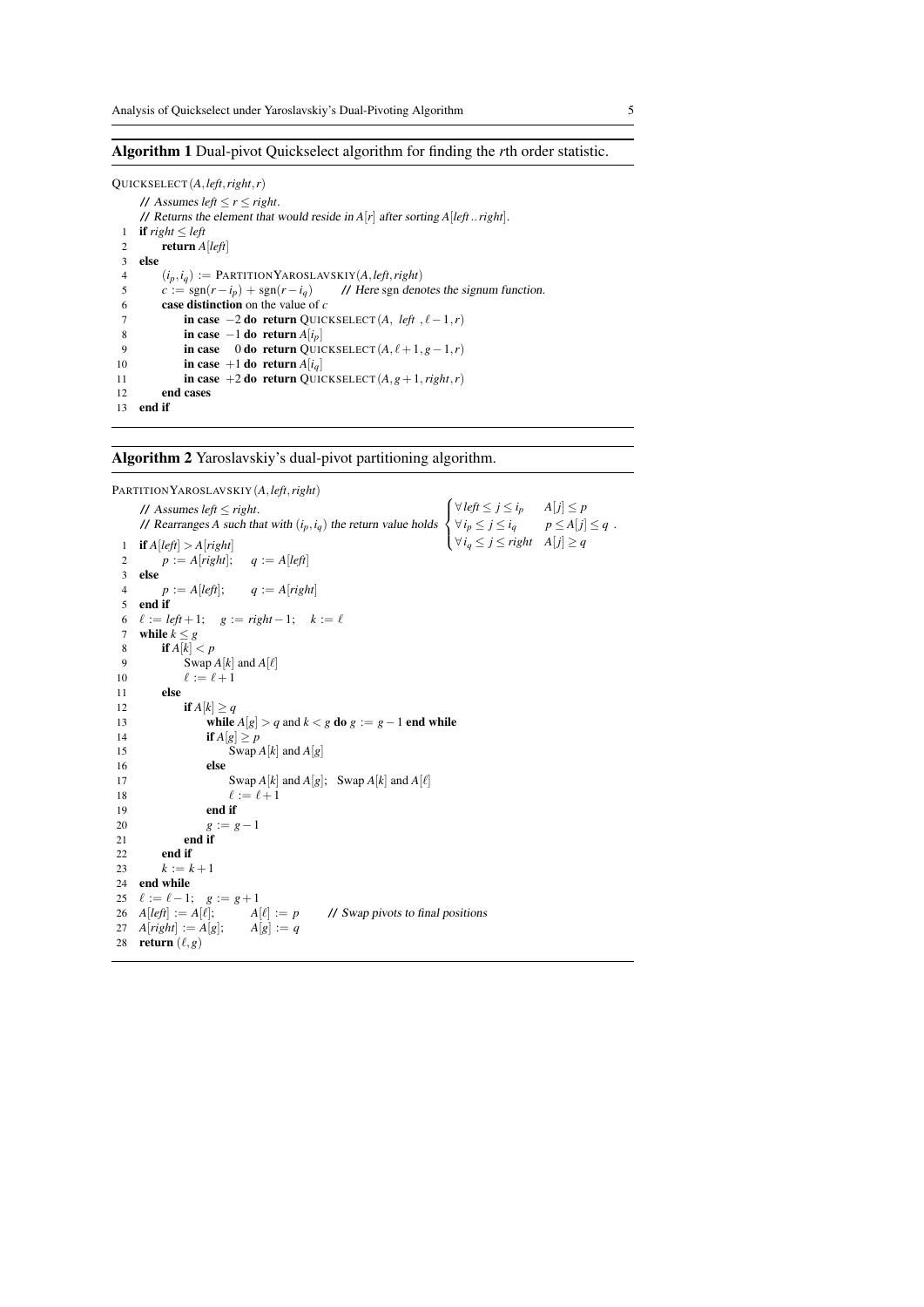Hence, the three pointers  $\ell$ ,  $k$  and  $g$  divide the array into four ranges, where we keep the relation of elements invariantly as given above. Graphically, this reads as follows:

*p* < *p q* ` ≥ *q g p* ≤ ◦ ≤ *q k* → → ← ?

The adaptation of Quicksort to deliver a certain order statistic *r* (the *r*th smallest key) is straightforward. Once the positions for the two pivots are determined, we know whether  $r < p$ ,  $r = p$ ,  $p < r < q$ ,  $r = q$ , or  $r > q$ . If  $r = p$  or  $r = q$ , the algorithm declares one of the two pivots (now residing at position *p* or *q*) as the required *r*th order statistic, and terminates. If  $r \neq p$  and  $r \neq q$ , the algorithm chooses one of three subarrays: If *r* < *p* the algorithm recursively seeks the *r*th order statistic in *A*[1.. *p*−1], if *p* < *r* < *q*, the algorithm seeks the  $(r - p)$ th order statistic among the keys of  $A[p+1..q-1]$ ; this  $(r-p)$ th key is, of course, ranked *r*th in the entire data set. If  $r > q$ , the algorithm seeks the  $(r - q)$ th order statistics in  $A[q + 1..n]$ ; this  $(r - q)$ th element is then ranked *r*th in the entire data set. Thus, only the subarray containing the desired order statistic is searched and the others are ignored.

Algorithm [1](#page-4-0) is the formal algorithm in pseudo code. The code calls Yaroslavskiy's dual-pivot partitioning procedure (given as Algorithm [2\)](#page-4-1). The code is written to work on the general subarray *A*[*left*..*right*] in later stages of the recursion, and the initial call is QUICKSELECT $(A, 1, n, r)$ .

Note that in Algorithm [2,](#page-4-1) variables *p* and *q* are used to denote the data elements used as pivots, whereas in the main text, *p* and *q* always refer to the *ranks* of these pivot elements relative to the current subarray. We kept the variables names in the algorithm to stay consistent with the literature.

A few words are in order to address the case of *equal elements*. If the input array contains equal keys, several competing notions of ranks exist. We choose an ordinal ranking that fits our situation best: The rank of an element is defined as its *index* in the array after sorting it with (a corresponding variant of) Quicksort. With this definition of ranks, Algorithm [1](#page-4-0) correctly handles arrays with equal elements.

#### 4 Randomness Preservation

We recall from above that our probability model on data assumes the keys to be in random order (random permutation model). Since only the relative ranking is important, we assume w. l. o. g. (see [\[19\]](#page-20-2)) that the *n* keys are real numbers independently sampled from a common *continuous* probability distribution.

Several partitioning algorithms can be employed; a good one produces subarrays again following the random permutation model in subsequent recursive steps: If the whole array is a (uniformly chosen) random permutation of its elements, so are the subarrays produced by partitioning.

For instance, in classic single-pivot Quicksort, if *p* is the final position of the pivot, then right after the first partitioning stage the relative ranks of *A*[1],...,*A*[*p*−1] are a random permutation of  $\{1,\ldots,p-1\}$  and the relative ranks of  $A[p+1],\ldots,A[n]$ are a random permutation of  $\{1,\ldots,n-p\}$ , see [\[13\]](#page-20-13) or [\[19\]](#page-20-2).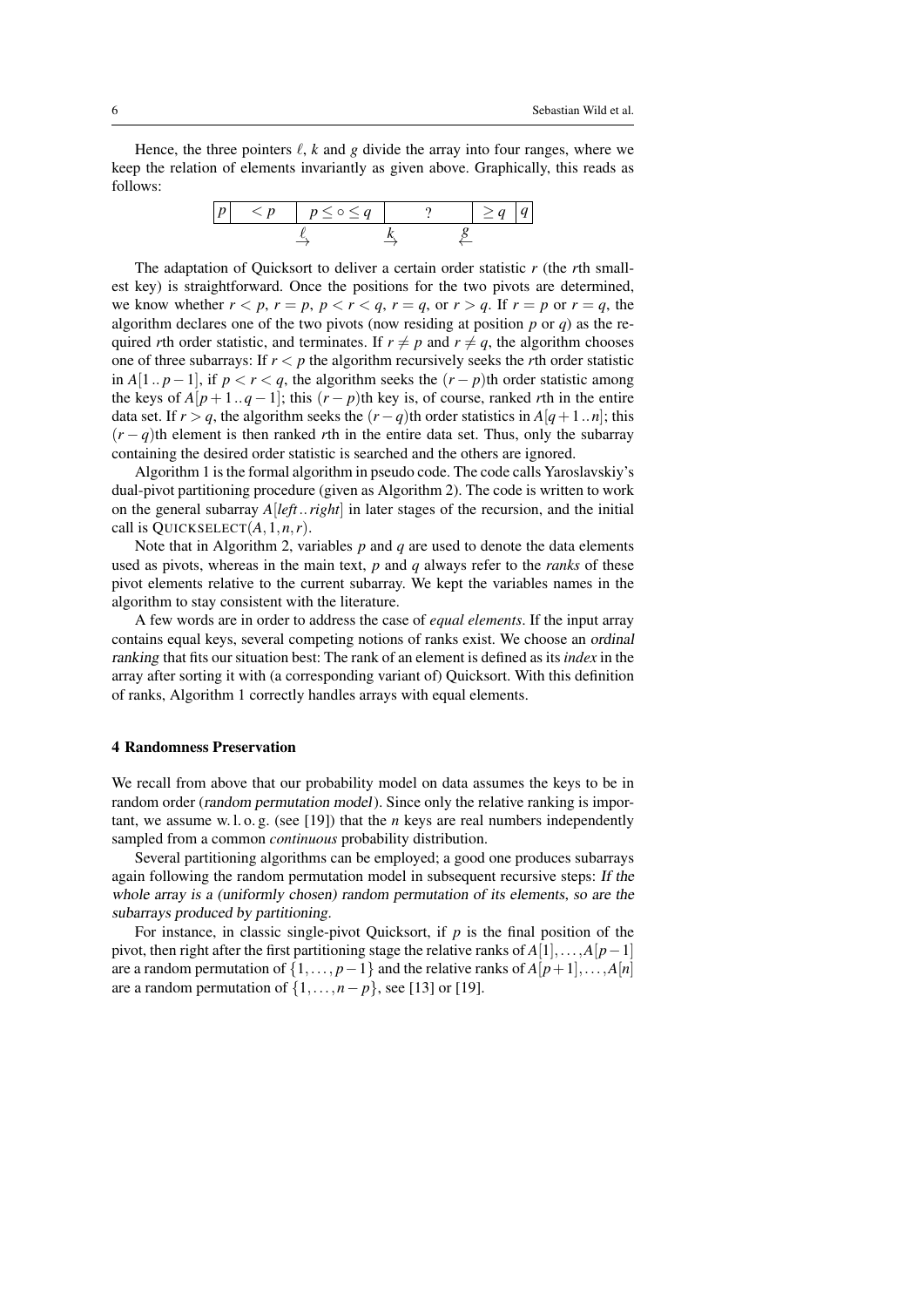Randomness preservation enhances performance on random data, and is instrumental in formulating recurrence equations for the analysis. Hoare's [\[16\]](#page-20-0) and Lomuto's [\[3\]](#page-20-14) single-pivot partitioning algorithms are known to enjoy this important and desirable property.

#### Lemma 1 *Yaroslavskiy's algorithm (Algorithm [2\)](#page-4-1) is randomness preserving.*

*Proof* Obviously, every key comparison in Yaroslavskiy's algorithm involves (at least) one pivot element; see lines 1, 8, 12, 13 and 14 of Algorithm [2.](#page-4-1) Hennequin shows that this is a sufficient criterion for randomness preservation [\[13\]](#page-20-13), so Yaroslavskiy's algorithm indeed creates random subarrays.  $\square$ 

#### 5 Main Results

We investigate the performance of Quickselect's number of data comparisons, when it seeks a key of a randomly selected rank, while employing Yaroslavskiy's algorithm. The exact grand average number of data comparisons is given in the following statement, in which  $H_n$  is the *n*th harmonic number  $\sum_{k=1}^{n} 1/k$ .

<span id="page-6-1"></span>Proposition 1 *Let C<sup>n</sup> be the number of data comparisons exercised while Quickselect is searching under Yaroslavskiy's algorithm for an order statistic chosen uniformly at random from all possible ranks. For*  $n > 4$ *,* 

$$
\mathbf{E}[C_n] = \frac{19}{6}n - \frac{37}{5}H_n + \frac{1183}{100} - \frac{37}{5}H_n n^{-1} - \frac{71}{300}n^{-1} \sim \frac{19}{6}n.
$$

We use the notation  $\stackrel{\mathscr{D}}{=}$  to mean (exact) equality in distribution, and  $\stackrel{\mathscr{D}}{ \longrightarrow}$  to mean weak convergence in distribution.

<span id="page-6-0"></span>Theorem 1 *Let C<sup>n</sup> be the number of comparisons made by Quickselect with Yaroslavskiy's algorithm while searching for an order statistic chosen uniformly at random from all possible ranks. The random variables C*<sup>∗</sup> *n* := *Cn*/*n converge in distribution and in second moments to a limiting random variable C*<sup>∗</sup> *that satisfies the distributional equations*

$$
C^* \stackrel{\mathscr{D}}{=} U_{(1)} \mathbf{1}_{\{V < U_{(1)}\}} C^* + (U_{(2)} - U_{(1)}) \mathbf{1}_{\{U_{(1)} < V < U_{(2)}\}} C^{*'} \\
+ (1 - U_{(2)}) \mathbf{1}_{\{V > U_{(2)}\}} C^{*''} + 1 + U_{(2)} (2 - U_{(1)} - U_{(2)}) \ . \\
\stackrel{\mathscr{D}}{=} X^* C^* + g(X^*, W^*),
$$
\n(2)

*where*  $C^*$ <sup>*'*</sup> *and*  $C^*$ <sup>*''*</sup> *are independent copies of*  $C^*$ *, which are also independent of*  $(U_{(1)}, U_{(2)}, V)$  and  $(X^*, W^*)$ ;  $(U_{(1)}, U_{(2)})$  are the order statistics of two independent Uniform(0,1) *random variables, V is a* Uniform(0,1) *random variable independent of all else, and* (*X* ∗ ,*W*<sup>∗</sup> ) *have a bivariate density*

<span id="page-6-2"></span>
$$
f(x, w) = \begin{cases} 6x, & \text{for } 0 < x < w < 1; \\ 0, & \text{elsewhere,} \end{cases}
$$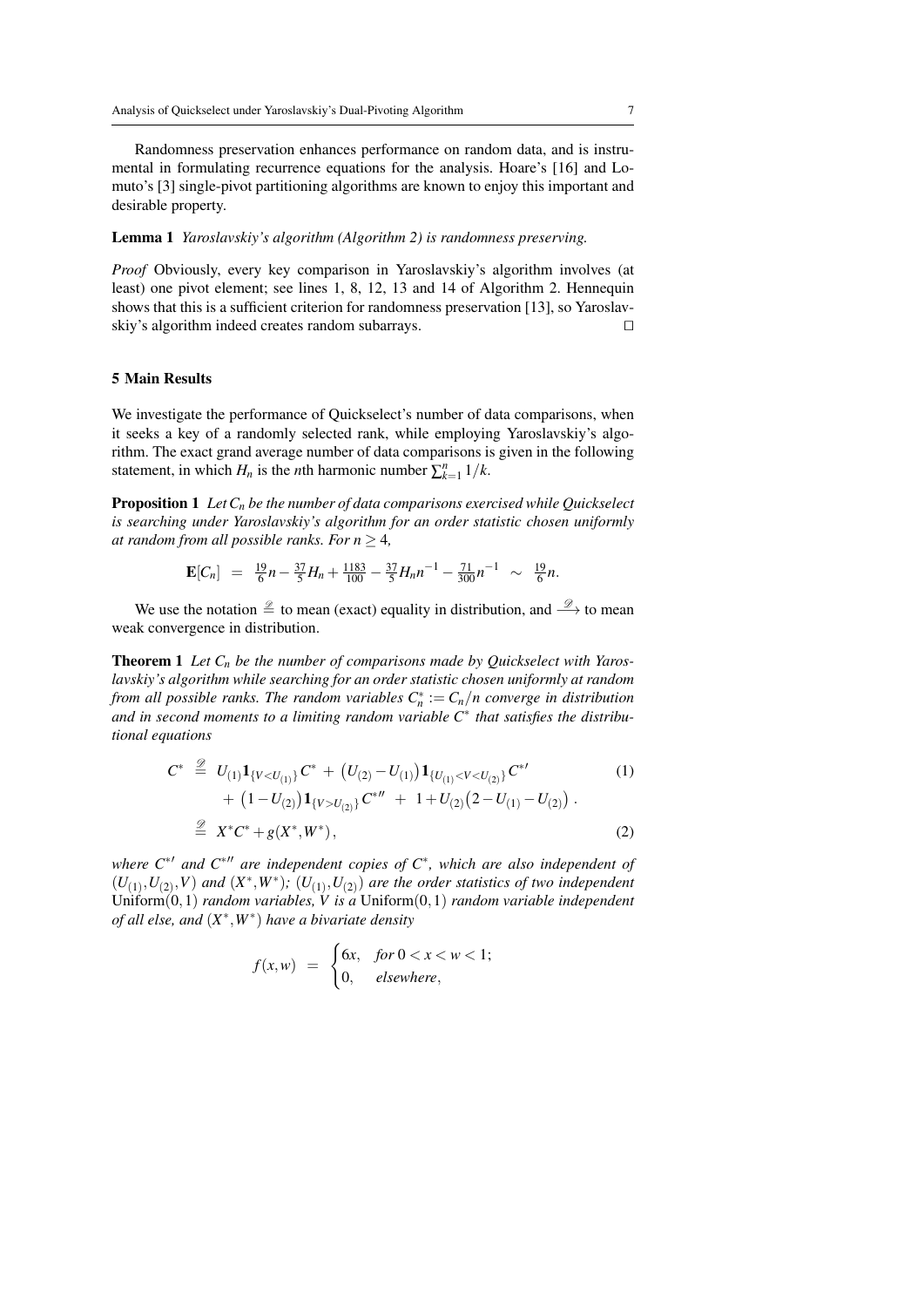*and g*(*X* ∗ ,*W*<sup>∗</sup> ) *is a fair mixture*[2](#page-7-0) *of the three random variables*

$$
1 + W^*(2 - X^* - W^*), \quad 1 + (1 + X^* - W^*)(2W^* - X^*), \quad 1 + (1 - X^*)(X^* + W^*)
$$

As a corollary of Theorem [1,](#page-6-0) we find that  $Var[C_n^*] \sim \frac{25}{36}n^2 = 0.69\overline{4}n^2$ , as  $n \to \infty$ . Another corollary is to write  $C^*$  explicitly as a sum of products of independent random variables:

$$
C^* \stackrel{\mathscr{D}}{=} \sum_{j=1}^\infty g(X_j,W_j) \Big( \prod_{k=1}^{j-1} X_j \Big), \quad \text{where} \quad X_j \stackrel{\mathscr{D}}{=} X^*, \quad W_j \stackrel{\mathscr{D}}{=} W^*,
$$

and  $\{X_j\}_{j=1}^{\infty}$  is a family of totally independent random variables,<sup>[3](#page-7-1)</sup> and so is  $\{W_j\}_{j=1}^{\infty}$ .

**Remark** Let  $\{V_j\}_{j=1}^{\infty}$  and  $\{Z_k\}_{k=1}^{\infty}$  be two families of totally independent random variables, and assume  $V_j$  is independent of  $Z_k$  for each  $j, k \ge 1$ . Sums of products of independent random variables of the form

$$
V_1 + V_2 Z_1 + V_3 Z_1 Z_2 + V_4 Z_1 Z_2 Z_3 + \cdots
$$

are called perpetuities. They appear in financial mathematics [\[7\]](#page-20-15), in stochastic recursive algorithms [\[1\]](#page-19-0), and in many other areas.

**Proposition 2** Let  $\hat{C}_n$  be the number of comparisons made by Quickselect with Yar*oslavskiy's algorithm to find the smallest key of a random input of size n. We then have*

$$
\mathbf{E} \left[ \hat{C}_n \right] = \frac{1}{24n(n-1)(n-2)} \Big( 57n^4 - 48n^3 H_n - 178n^3 + 144n^2 H_n + 135n^2 - 96nH_n - 14n + 24 \Big), \quad \text{for } n \ge 4,
$$
  

$$
\sim \frac{19}{8}n.
$$

<span id="page-7-2"></span>**Theorem 2** Let  $\hat{C}_n$  be the number of comparisons made by Quickselect under Yar*oslavskiy's algorithm on a random input of size n to find the smallest order statistic. The random variables C*ˆ<sup>∗</sup> = *C*ˆ *<sup>n</sup>*/*n converge in distribution and in second moments to a limiting random variable C*ˆ<sup>∗</sup> *satisfying the distributional equation*

$$
\hat{C}^* \stackrel{\mathscr{D}}{=} U_{(1)}\hat{C}^* + 1 + U_{(2)}(2 - U_{(1)} - U_{(2)}), \tag{3}
$$

*where*  $U_{(1)}$  *and*  $U_{(2)}$  *are respectively the minimum and maximum of two independent random variables, both distributed uniformly on* (0,1)*.*

<span id="page-7-0"></span><sup>&</sup>lt;sup>2</sup> A fair mixture of three random variables is obtained by first choosing one of the three distributions at random, all three being equally likely, then generating a random variable from that distribution.

<span id="page-7-1"></span><sup>&</sup>lt;sup>3</sup> For the usual definition of total independence see any classic book on probability, such as [\[5,](#page-20-16) p. 53], for example.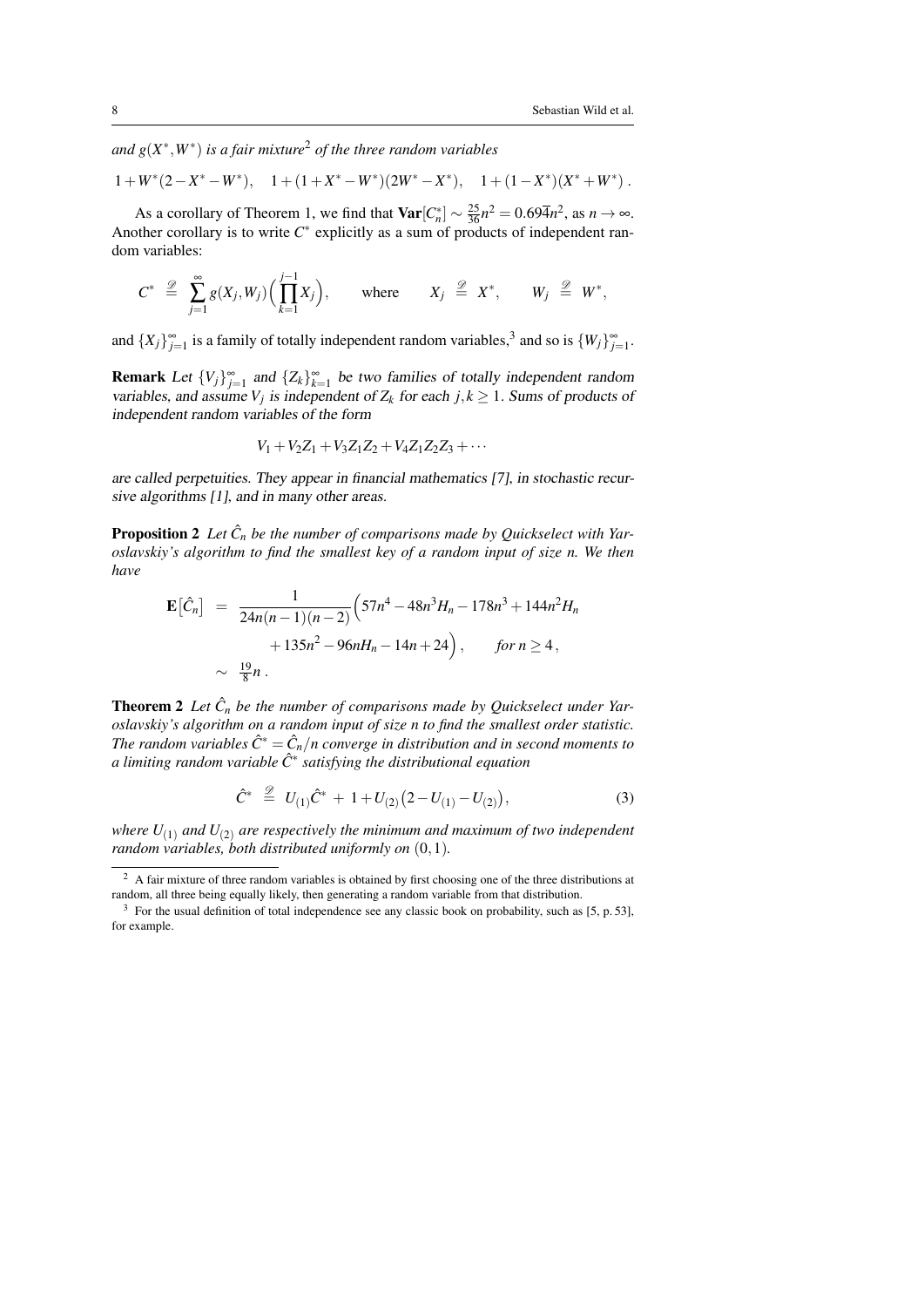As a corollary, we find for  $\hat{C}_n$ , as  $n \to \infty$ ,

$$
\mathbf{E}[\hat{C}_n] \sim \frac{19}{6}n, \quad \text{and} \quad \mathbf{Var}[\hat{C}_n] \sim \frac{1261}{4800}n^2 = 0.262708\overline{3}n^2.
$$

Another corollary is that  $\hat{C}^*$  can be written explicitly as a sum of products of independent random variables:

$$
\hat{C}^* \stackrel{\mathscr{D}}{=} \sum_{j=1}^\infty Y_j \Big( \prod_{k=1}^{j-1} \hat{X}_j \Big), \quad \text{where} \quad \hat{X}_j \stackrel{\mathscr{D}}{=} U_{(1)}, \quad Y_j \stackrel{\mathscr{D}}{=} 1 + U_{(2)} \big( 2 - U_{(1)} - U_{(2)} \big),
$$

here  $\{\hat{X}_j\}_{j=1}^{\infty}$  is a family of totally independent random variables, and so is  $\{Y_j\}_{j=1}^{\infty}$ . Similarly, we have

Similar results can be developed for  $\check{C}_n = C_n^{(n)}$ , the maximal order statistics. We note that it is not exactly symmetrical with  $\hat{C}_n$ . For instance, while  $\check{C}_n$  has the same asymptotic mean as  $\hat{C}_n$ , it has a different asymptotic variance, which is namely

$$
\mathbf{Var}[\tilde{C}_n] \sim \frac{1717}{4800} n^2 = 0.357708 \overline{3} n^2.
$$

In fact, similar results can be developed for the number of comparisons needed for any extremal order statistic (very small or very large), that is when the rank  $r$  is  $o(n)$ or  $n - o(n)$ .

#### 6 Organization

The rest of the paper is devoted to the proof and is organized as follows. Section [7](#page-8-0) sets up fundamental components of the analysis, and working notation that will be used throughout. In Section [8,](#page-10-0) we present a probabilistic analysis of Yaroslavskiy's algorithm. The analysis under rank smoothing is carried out in Section [9,](#page-10-1) which has two subsections: Subsection [9.1](#page-11-0) is for the exact grand average, and Subsection [9.2](#page-13-0) is for the limiting grand distribution via the contraction method. We say a few words in that subsection on the origin and recent developments of the method and its success in analyzing divide-and-conquer algorithms.

In Section [10,](#page-16-0) we import the methodology to obtain results for extremal order statistics. Again, Section [10](#page-16-0) has two subsections: Subsection [10.1](#page-16-1) is for the exact average, and Subsection [10.2](#page-17-0) is for the limiting distribution. We conclude the paper in Section [11](#page-18-1) with remarks on the overall perspective of the use of Yaroslavskiy's algorithm in Quicksort and Quickselect.

The extended version of this article contains detailed proofs in the appendix (available online at <http://arxiv.org/abs/1306.3819>).

#### <span id="page-8-0"></span>7 Preliminaries and Notation

We shall use the following standard notation:  $\mathbf{1}_{\mathscr{E}}$  is the *indicator random variable* of the event  $\mathscr E$  that assumes the value 1, when  $\mathscr E$  occurs, and assumes the value 0, otherwise. The notation  $\stackrel{a.s.}{\longrightarrow}$  stands for *convergence almost surely*. By  $||X||_p := \mathbb{E}[|X|^p]^{1/p}, 1 \leq p < \infty$ , we denote the *L<sub>p</sub>*-norm of random variable *X*, and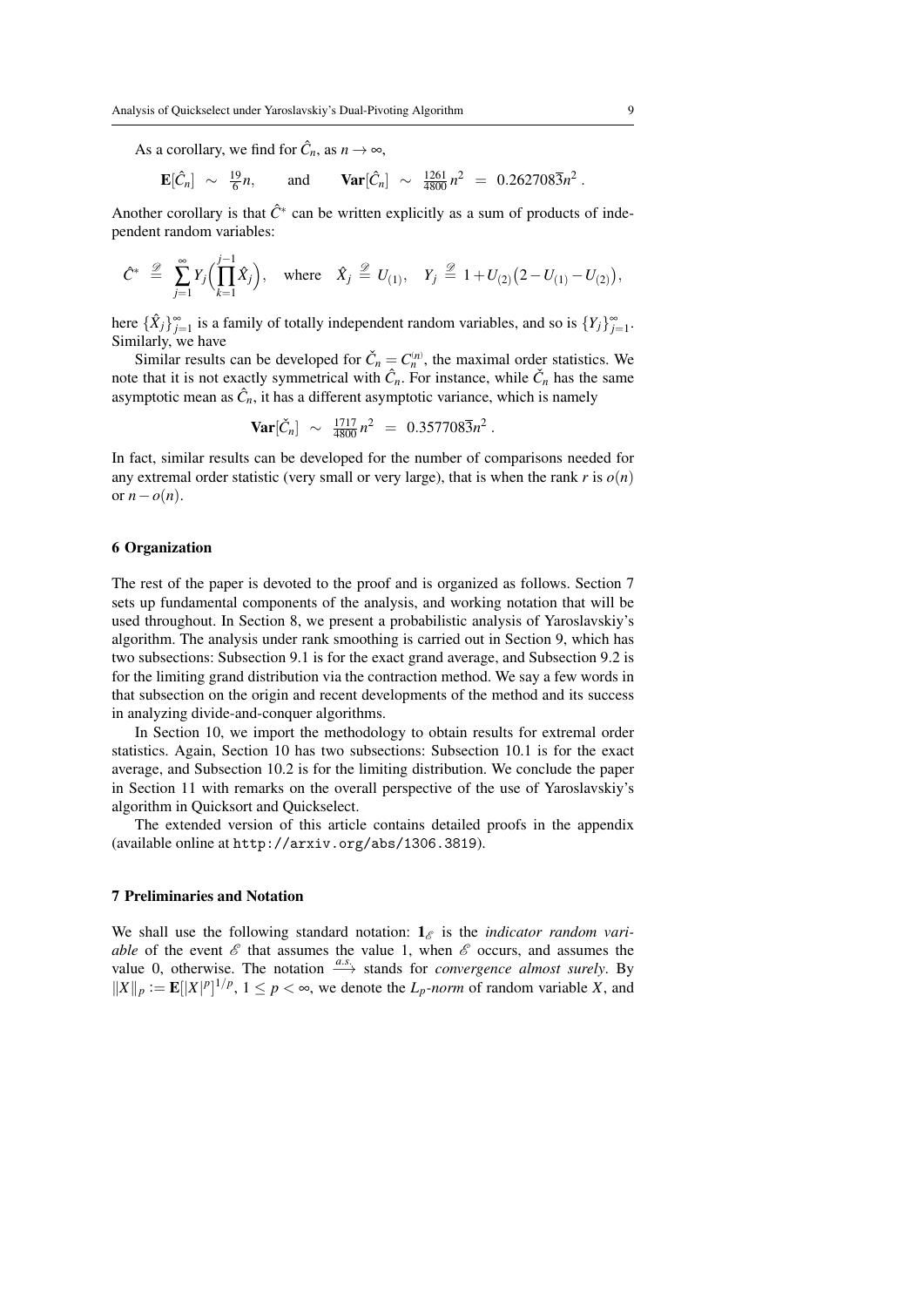we say random variables  $X_1, X_2, \ldots$  *converge in*  $L_p$  *to*  $X$ , shortly written as  $X_n \xrightarrow{L_p} X$ , when  $\lim_{n\to\infty}$   $||X_n - X||_p = 0$ . Unless otherwise stated, all asymptotic equivalents and bounds concern the limit as  $n \to \infty$ .

Let  $Hypergeo(n,s,w)$  be a *hypergeometric* random variable; that is the number of white balls in a size *s* sample of balls taken at random without replacement (all subsets of size *s* being equally likely) from an urn containing a total of *n* white and black balls, of which *w* are white.

Let  $P_n$  be the (random) *rank* of the smaller of the two pivots, and  $Q_n$  be the (random) rank of the larger of the two. For a random permutation,  $P_n$  and  $Q_n$  have a joint distribution uniform over all possible choices of a distinct pair of numbers from  $\{1,\ldots,n\}$ . That is to say,

$$
\mathbf{Prob}(P_n = p, Q_n = q) = \frac{1}{\binom{n}{2}}, \quad \text{for } 1 \le p < q \le n.
$$

It then follows that  $P_n$  and  $Q_n$  have the marginal distributions

**Prob**
$$
(P_n = p)
$$
 =  $\frac{n-p}{\binom{n}{2}}$ , for  $p = 1,...,n-1$ ;  
**Prob** $(Q_n = q)$  =  $\frac{q-1}{\binom{n}{2}}$ , for  $q = 2,...,n$ .

Let  $U_{(1)}$ , and  $U_{(2)}$  be the order statistics of  $U_1$  and  $U_2$ , two independent continuous Uniform $(0,1)$  random variables, i.e.

$$
U_{(1)} = \min\{U_1, U_2\}, \quad \text{and} \quad U_{(2)} = \max\{U_1, U_2\}.
$$

The two order statistics have the joint density

<span id="page-9-0"></span>
$$
f_{(U_{(1)}, U_{(2)})}(x, y) = \begin{cases} 2, & \text{for } 0 < x < y < 1; \\ 0, & \text{elsewhere,} \end{cases}
$$
 (4)

and consequently have the marginal densities

$$
f_{U_{(1)}}(x) = \begin{cases} 2(1-x), & \text{for } 0 < x < 1; \\ 0, & \text{elsewhere,} \end{cases} \text{ and } f_{U_{(2)}}(y) = \begin{cases} 2y, & \text{for } 0 < y < 1; \\ 0, & \text{elsewhere.} \end{cases}
$$
 (5)

The ensuing technical work requires all the variables to be defined on the same probability space. Let  $(U_1, U_2, V)$  be three independent Uniform $(0, 1)$  random variables defined on the probability space  $([0,1], \mathbb{B}_{[0,1]}, \lambda)$ , where  $\mathbb{B}_{[0,1]} = B \cap [0,1]$ , for *B* the usual Borel sigma field on the real line, and  $\lambda$  is the Lebesgue measure. We have

$$
R_n \stackrel{\mathscr{D}}{=} \lceil nV \rceil \stackrel{\mathscr{D}}{=} \text{Uniform}[1..n]. \tag{6}
$$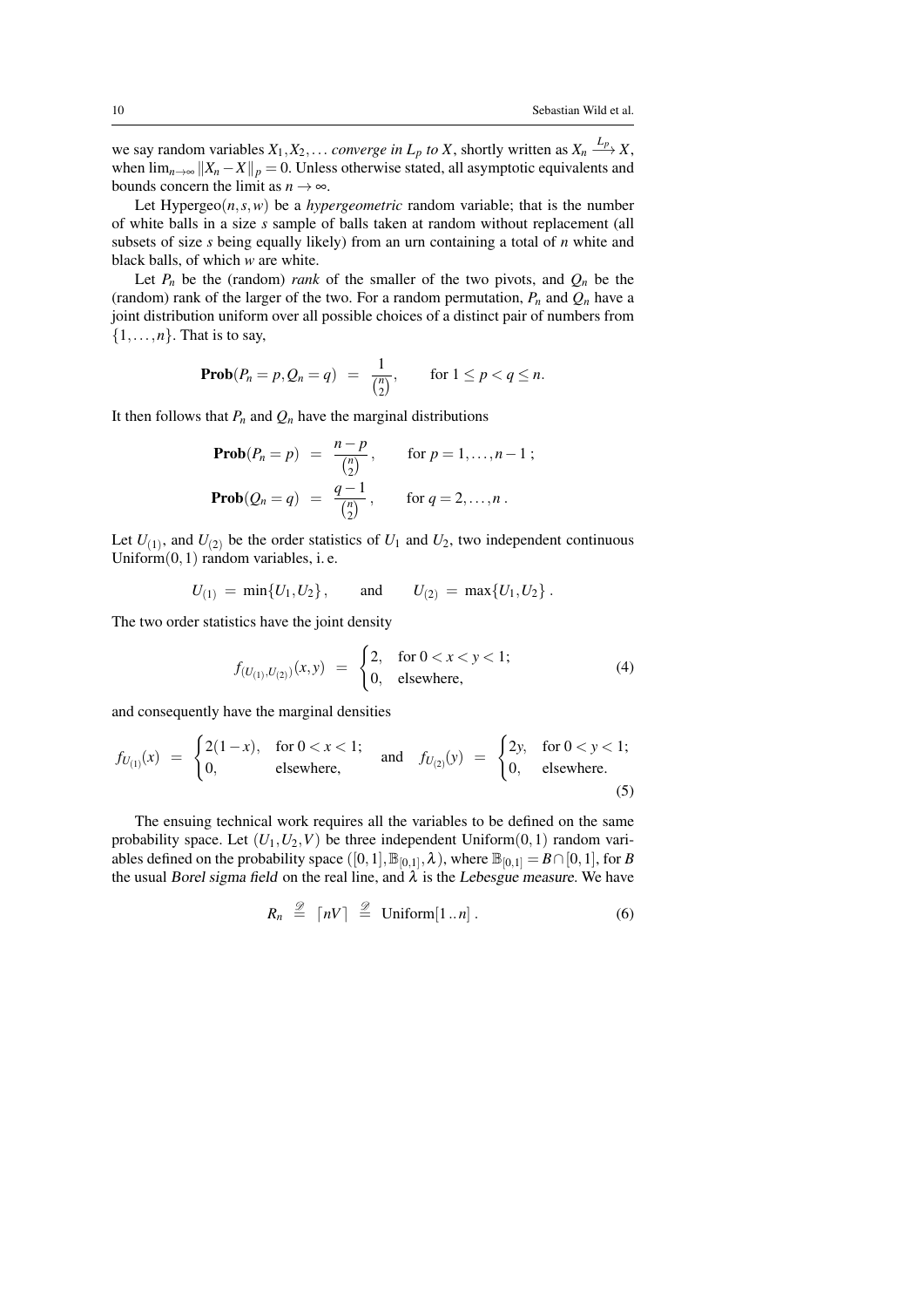#### <span id="page-10-0"></span>8 Analysis of Yaroslavskiy's Dual-Partitioning

An analysis of Quickselect using Yaroslavskiy's algorithm (Algorithm [2\)](#page-4-1) requires a careful examination of this algorithm. In addition, being a novel partitioning method, it is a goal to analyze the method in its own right.

Let  $T<sub>n</sub>$  be the number of comparisons exercised in the first call to Yaroslavskiy's algorithm. This quantity serves as a *toll function* for the recurrence relation underlying Quickselect: For unfolding the recurrence at size *n*, we have to "pay" a toll of *T<sup>n</sup>* comparisons. The distribution of  $T<sub>n</sub>$  below is given implicitly in the arguments of [\[43\]](#page-21-5) and later used explicitly in [\[42,](#page-21-8) [44\]](#page-21-7).

Lemma 2 *The number of comparisons T<sup>n</sup> of Yaroslavskiy's partitioning method satisfies the following distributional equation conditional on*  $(P_n, O_n)$ :

 $T_n \stackrel{\mathscr{D}}{=} n-1 + \text{Hypergeo}(n-2, n-P_n-1, Q_n-2)$ + Hypergeo(*n* − 2,  $Q_n$  − 2 , *n* −  $Q_n$ ) + 3 · 1<sub>{*A*[ $Q_n$ |>max{*A*[1],*A*[*n*]}} .</sub>

<span id="page-10-2"></span>Corollary 1 [\[43\]](#page-21-5) *The expectation of T<sup>n</sup> is given by*

$$
\mathbf{E}[T_n] = \frac{19}{12}(n+1) - 3.
$$

<span id="page-10-3"></span>**Corollary 2** [\[44\]](#page-21-7) *The normalized number of comparisons*  $T_n^* := T_n / n$  *converges to a limit T*<sup>∗</sup> *in L*2*:*

$$
T_n^* \xrightarrow{L_2} T^*, \quad \text{with} \quad T^* \xrightarrow{\mathscr{D}} 1 + U_{(2)}(2 - U_{(1)} - U_{(2)}) .
$$

*Remark 1* We re-obtain the leading term coefficient of  $E[T_n]$  as the mean of the limit distribution of  $T_n^*$ ,

$$
\mathbf{E}[T^*] = 1 + \int_0^1 \int_0^y y(2-x-y) f_{(U_{(1)},U_{(2)})}(x,y) dx dy = \frac{19}{12}.
$$

The bivariate density  $f_{(U_{(1)}, U_{(2)})}(x, y)$  is given in equation [\(4\)](#page-9-0).

#### <span id="page-10-1"></span>9 Analysis of Yaroslavskiy's Algorithm for Random Rank

Let  $C_n^{(r)}$  be the *number of comparisons* made by Quickselect under Yaroslavskiy's algorithm on a random input of size *n* to seek the *r*th order statistic. While this variable is easy to analyze for extremal values *r* (nearly smallest and nearly largest), it is harder to analyze for intermediate values of *r*, such as when  $r = \lfloor 0.17n \rfloor$ .

For a library implementation of Quickselect, though, it is quite natural to consider *r* to be part of the input (so that the only fixed parameter is *n*). Analyzing  $C_n^{(R)}$  when *R* itself is random provides smoothing over all possible values of  $C_n^{(r)}$ . We let  $R = R_n$  be a random variable distributed like Uniform[1..*n*], i. e., every possible rank is requested with the same probability. This rank randomization averages over the easy and hard cases, which makes the problem of moderate complexity and amenable to analysis.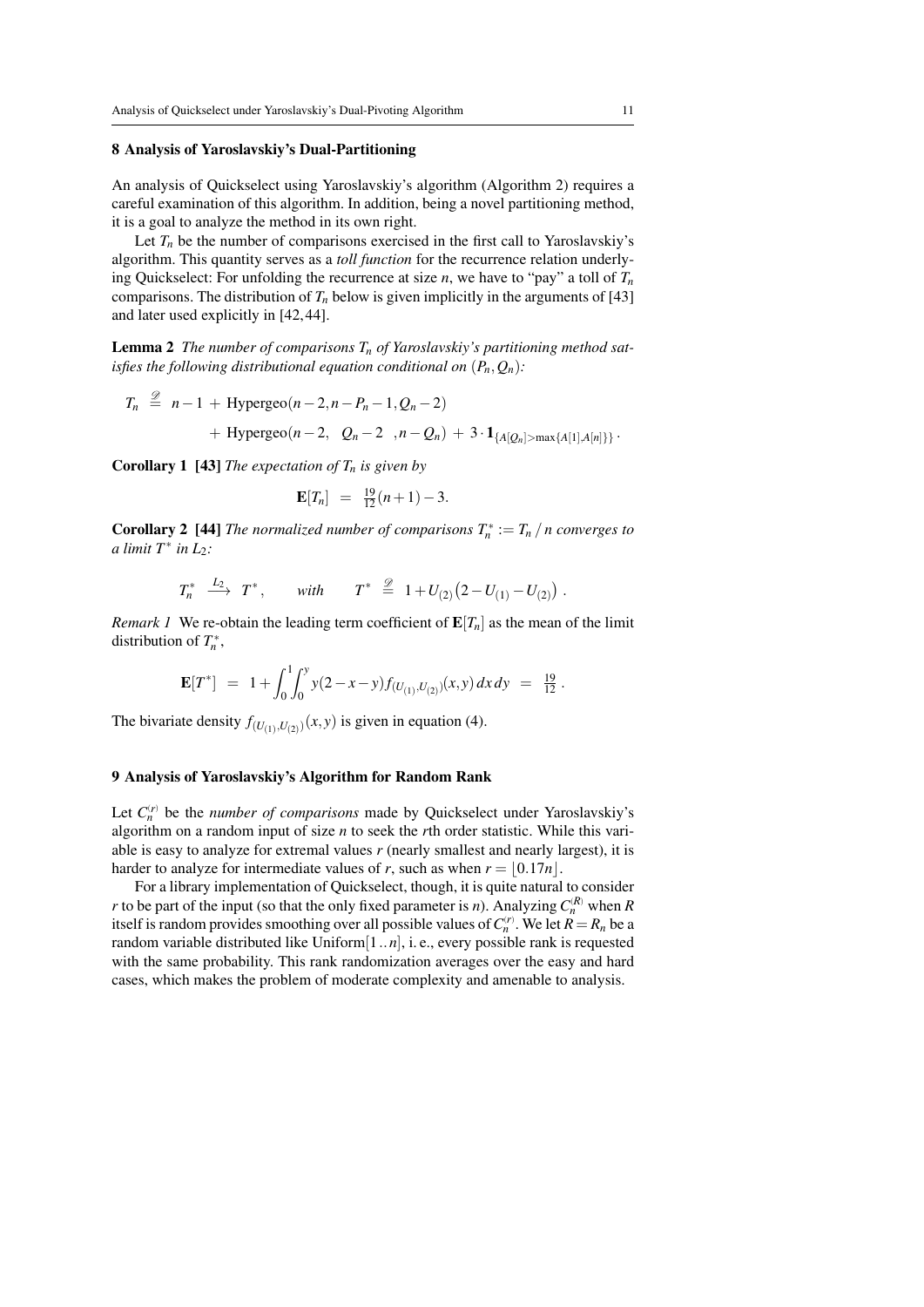In this case we can use the simplified notation  $C_n := C_n^{(R_n)}$ . One seeks a grand average of all averages, a grand variance of all variances and a grand (average) distribution of all distributions in the specific cases of *r* as a global measure over all possible order statistics. This smoothing technique was introduced in [\[23\]](#page-20-17), and was used successfully in [\[20,](#page-20-18) [30\]](#page-21-9). Panholzer and Prodinger give a generating function formulation for grand averaging [\[29\]](#page-21-10).

Right after the first round of partitioning, the two pivots (now moved to positions  $P_n$  and  $Q_n$ ) split the data array into three subarrays:  $A[1..P_n-1]$  containing keys with ranks smaller than  $P_n$ ,  $A[P_n + 1..Q_n - 1]$  containing keys with ranks between  $P_n$  and  $Q_n$  (both inclusively), and  $A[Q_n + 1..n]$  containing keys with ranks that are at least as large as  $Q_n$ . Quickselect is then invoked recursively on one of the three subarrays, depending on the desired order statistic.

As we have pairwise distinct elements almost surely, ranks are in one-to-one correspondence with key values and the three subarrays contain ranks *strictly* smaller, between and larger than the pivots. Therefore, we have the stochastic recurrence

<span id="page-11-1"></span>
$$
C_n \stackrel{\mathscr{D}}{=} T_n + C_{P_n-1} \mathbf{1}_{\{R_n < P_n\}} + C'_{Q_n-P_n-1} \mathbf{1}_{\{P_n < R_n < Q_n\}} + C''_{n-Q_n} \mathbf{1}_{\{R_n > Q_n\}}, \quad (7)
$$

where, for each  $i \ge 0$ ,  $C_i' \triangleq C_i'' \triangleq C_i$ , and  $(C_{P_n}, C_{Q_n-P_n-1}', C_{n-Q_n}'')$  are conditionally independent (in the sense that, given  $P_n = p$ , and  $Q_n = q$ ,  $C_{p-1}$ ,  $\tilde{C}_{q-p-1}^j$ , and  $C_{n-p}^{\prime\prime}$  are independent).

## <span id="page-11-0"></span>9.1 Exact Grand Average

The distributional equation [\(7\)](#page-11-1) yields a recurrence for the average:

$$
\mathbf{E}[C_n] = \mathbf{E}[T_n] + 3\mathbf{E}[C_{P_n-1}\mathbf{1}_{\{R_n < P_n\}}],\tag{8}
$$

where symmetry is used to triple the term containing the first indicator. By conditioning on  $(P_n, Q_n)$  and the independent  $R_n$ , using Corollary [1](#page-10-2) we get

$$
\mathbf{E}[C_n] = \mathbf{E}[T_n] + 3 \sum_{1 \le p < q \le n} \sum_{r=1}^n \mathbf{E}[C_{P_n-1} \mathbf{1}_{\{R_n < P_n\}} | P_n = p, Q_n = q, R_n = r] \\
\times \mathbf{Prob}(P_n = p, Q_n = q, R_n = r) \\
= \frac{19}{12}(n+1) - 3 + 3 \sum_{p=1}^n \sum_{r=1}^n \mathbf{E}[C_{p-1} \mathbf{1}_{\{r < p\}}] \times \mathbf{Prob}(P_n = p) \mathbf{Prob}(R_n = r) \\
= \frac{19}{12}(n+1) - 3 + \frac{6}{n^2(n-1)} \sum_{p=1}^n (p-1)(n-p) \mathbf{E}[C_{p-1}].\n\tag{9}
$$

This recurrence equation can be solved via generating functions. Let

<span id="page-11-2"></span>
$$
A(z) := \sum_{n=0}^{\infty} n \mathbf{E}[C_n] z^n.
$$

be the (ordinary) generating function for  $n \mathbf{E}[C_n]$ .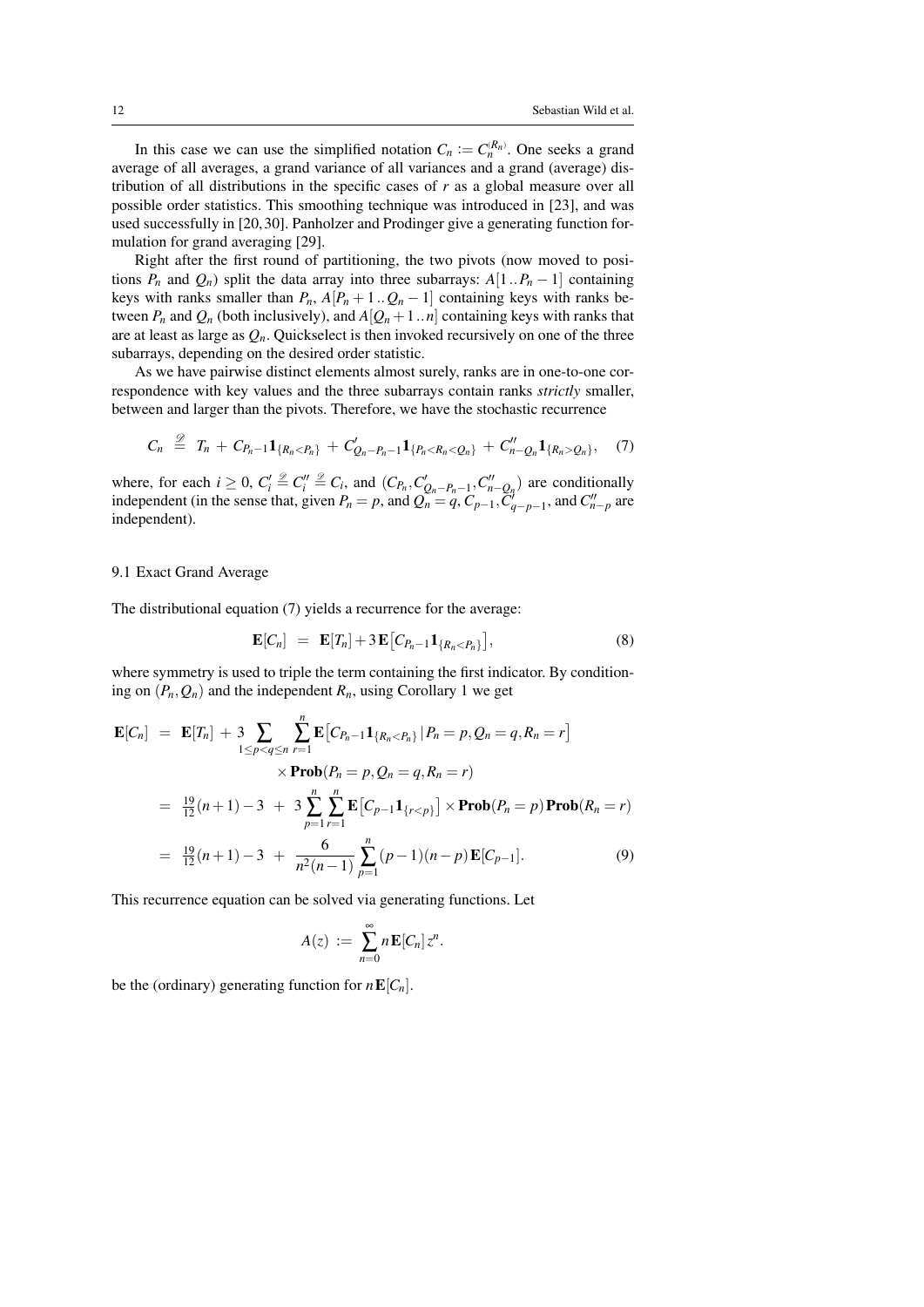First, organize the recurrence [\(9\)](#page-11-2) in the form

$$
n^{2}(n-1)\mathbf{E}[C_{n}] = n^{2}(n-1)\left(\frac{19}{12}(n+1)-3\right) + 6\sum_{p=1}^{n} (p-1)(n-p)\mathbf{E}[C_{p-1}].
$$

Next, multiply both sides of the equation by  $z^n$  (for  $|z| < 1$ ), and sum over  $n \ge 3$ , the range of validity of the recurrence, to get

$$
z^2 \sum_{n=3}^{\infty} (n^2(n-1) \mathbf{E}[C_n]) z^{n-2} = 6 \sum_{n=3}^{\infty} \sum_{k=1}^n (n-k)(k-1) \mathbf{E}[C_{k-1}] z^n + g(z),
$$

where

$$
g(z) = \sum_{n=3}^{\infty} n^2(n-1) \left( \frac{19}{12}(n+1) - 3 \right) z^n = \frac{z^3}{(1-z)^5} \left( 7z^4 - 35z^3 + 70z^2 - 64z + 60 \right).
$$

Shifting summation indices and using the boundary conditions  $C_0 = C_1 = 0$ , and  $C_2 = 1$ , we extend the series to start at  $n = 0$ , and get

$$
z^{2}(A''(z)-2^{2}(2-1)\cdot 1 z^{0}) = 6\sum_{n=0}^{\infty} \sum_{k=0}^{n} (n-k) z^{n-k} \times (k\mathbf{E}[C_{k}]) z^{k} + g(z).
$$

Finally, we get an Euler differential equation

$$
z^2 A''(z) = 6 \frac{z^2}{(1-z)^2} A(z) + 4z^2 + g(z),
$$

to be solved under the boundary conditions  $A(0) = 0$ , and  $A'(0) = 0$ . The solution to this differential equation is

$$
A(z) = \frac{1}{300(1-z)^3} \left( 2220z - 510z^2 + 830z^3 - 1185z^4 + 699z^5 - 154z^6 + 2220(1-z)\ln(1-z) \right).
$$

Extracting coefficients of  $z^n$ , we find for  $n \geq 4$ ,

$$
\mathbf{E}[C_n] = \frac{19}{6}n - \frac{37}{5}H_n + \frac{1183}{100} - \frac{37}{5n}H_n - \frac{71}{300n} \sim \frac{19}{6}n, \quad \text{as } n \to \infty.
$$

Proposition [1](#page-6-1) is proved.

| ۰ |  |
|---|--|
|   |  |
|   |  |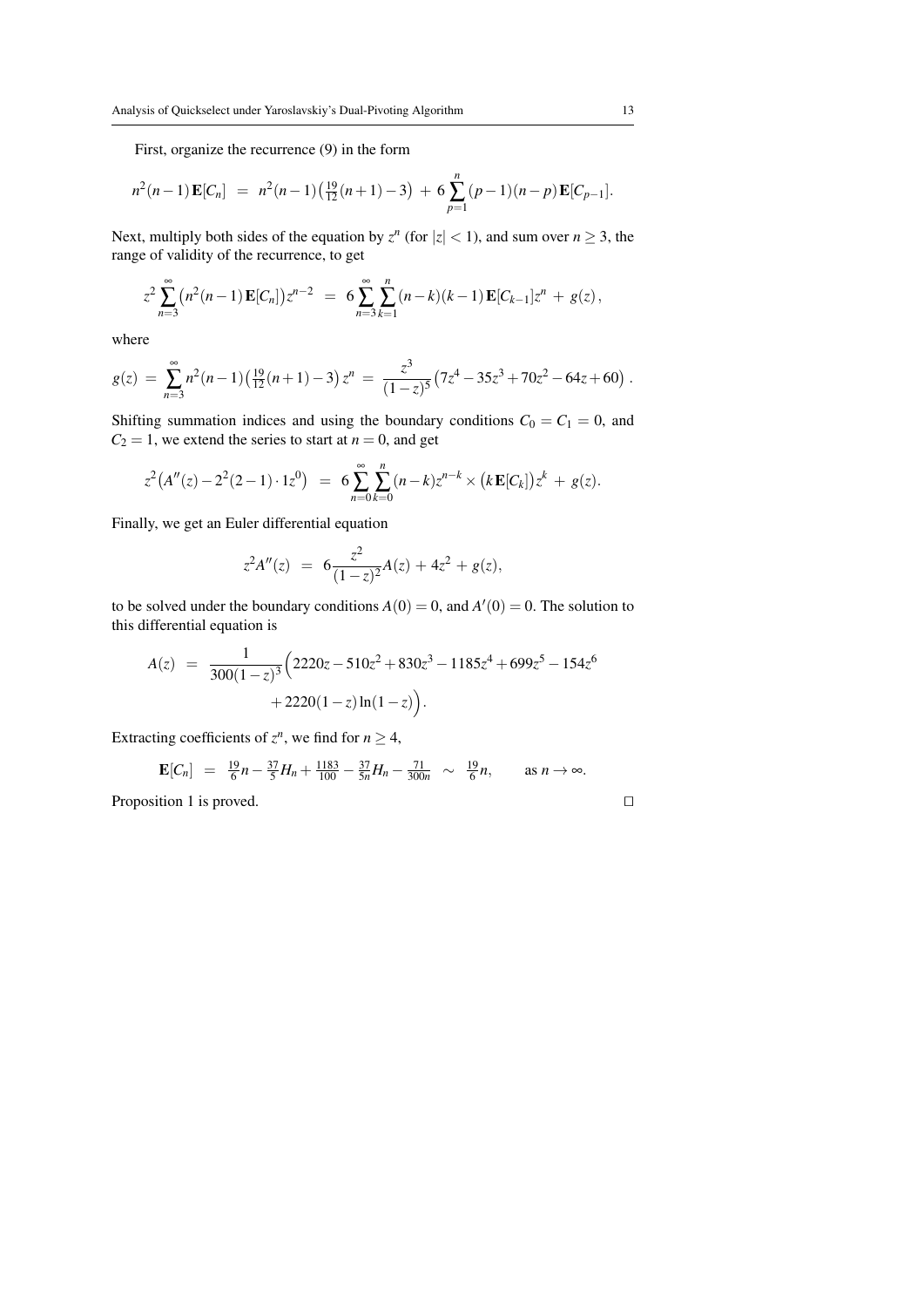### <span id="page-13-0"></span>9.2 Limit Distribution

Higher moments are harder to compute by direct recurrence as was done for the mean. For instance, exact variance computation involves rather complicated dependencies. We need a shortcut to determine the asymptotic distribution (i. e. all asymptotic moments), without resorting to exact calculation of each moment. A tool suitable for this task is the contraction method.

The contraction method was introduced by Rösler [\[32\]](#page-21-11) in the analysis of the Quicksort algorithm, and it soon became a popular method because of the transparency it provides in the limit. Rachev and Rüschendorf added several useful extensions [\[31\]](#page-21-12) and general contraction theorems, and multivariate extensions are available [\[27,](#page-21-13) [28,](#page-21-14) [33\]](#page-21-15). A valuable survey of the method was given by Rösler [\[35\]](#page-21-16). Neininger gives a variety of applications to random combinatorial structures and algorithms such as random search trees, random recursive trees, random digital trees and Mergesort [\[28\]](#page-21-14). The contraction method has also been used in the context of classic Quickselect [\[12,](#page-20-19) [34\]](#page-21-17). Other methods for the analysis of Quickselect have been used; for example, Grübel uses Markov chains [\[11\]](#page-20-20).

We shall use the contraction method to find the grand distribution of Quickselect's number of comparisons under rank smoothing.

By dividing [\(7\)](#page-11-1) by *n* and rewriting the fractions, we find

$$
\frac{C_n}{n} \stackrel{\mathcal{D}}{=} \frac{C_{P_n-1}}{P_n-1} \cdot \frac{P_n-1}{n} \mathbf{1}_{\{R_n < P_n\}} \\
+ \frac{C'_{Q_n-P_n-1}}{Q_n-P_n-1} \cdot \frac{Q_n-P_n-1}{n} \mathbf{1}_{\{P_n < R_n < Q_n\}} \\
+ \frac{C''_{n-Q_n}}{n-Q_n} \cdot \frac{n-Q_n}{n} \mathbf{1}_{\{R_n > Q_n\}} \\
+ \frac{T_n}{n} \tag{10}
$$

This equation is conveniently expressed in terms of the *normalized* random variables  $C_n^* := C_n/n$ , that is

$$
C_n^* \stackrel{\mathscr{D}}{=} C_{P_n-1}^* \frac{P_n-1}{n} \mathbf{1}_{\{R_n < P_n\}} + C_{Q_n-P_n-1}^* \frac{Q_n-P_n-1}{n} \mathbf{1}_{\{P_n < R_n < Q_n\}} \\ + C_{n-Q_n}^{*n} \frac{n-Q_n}{n} \mathbf{1}_{\{R_n > Q_n\}} + T_n^*,
$$

where for each  $j \ge 0$ ,  $C_j^* \stackrel{\mathscr{D}}{=} C_j^* \stackrel{\mathscr{D}}{=} C_j^*$  and each of the families  $\{C_j^*\}, \{C_j^*\}, \{C_j^*\}$ ,  ${T_j}$ , and  ${R_j}$  is comprised of totally independent random variables. This representation suggests a limiting functional equation as follows. If  $C_n^*$  converges to a limit  $C^*$ , so will  $C_{p_{n-1}}^*$  because  $P_n \to \infty$  almost surely, and it is plausible to guess that the combination  $C_{P_n-1}^* \frac{P_n-1}{n} \mathbf{1}_{\{R_n < P_n\}}$  converges in distribution to  $C^*U_{(1)} \mathbf{1}_{\{V < U_{(1)}\}}$ . Likewise, it is plausible to guess that

$$
C_{Q_n-P_n-1}^{*'}\frac{Q_n-P_n-1}{n}\mathbf{1}_{\{P_n
$$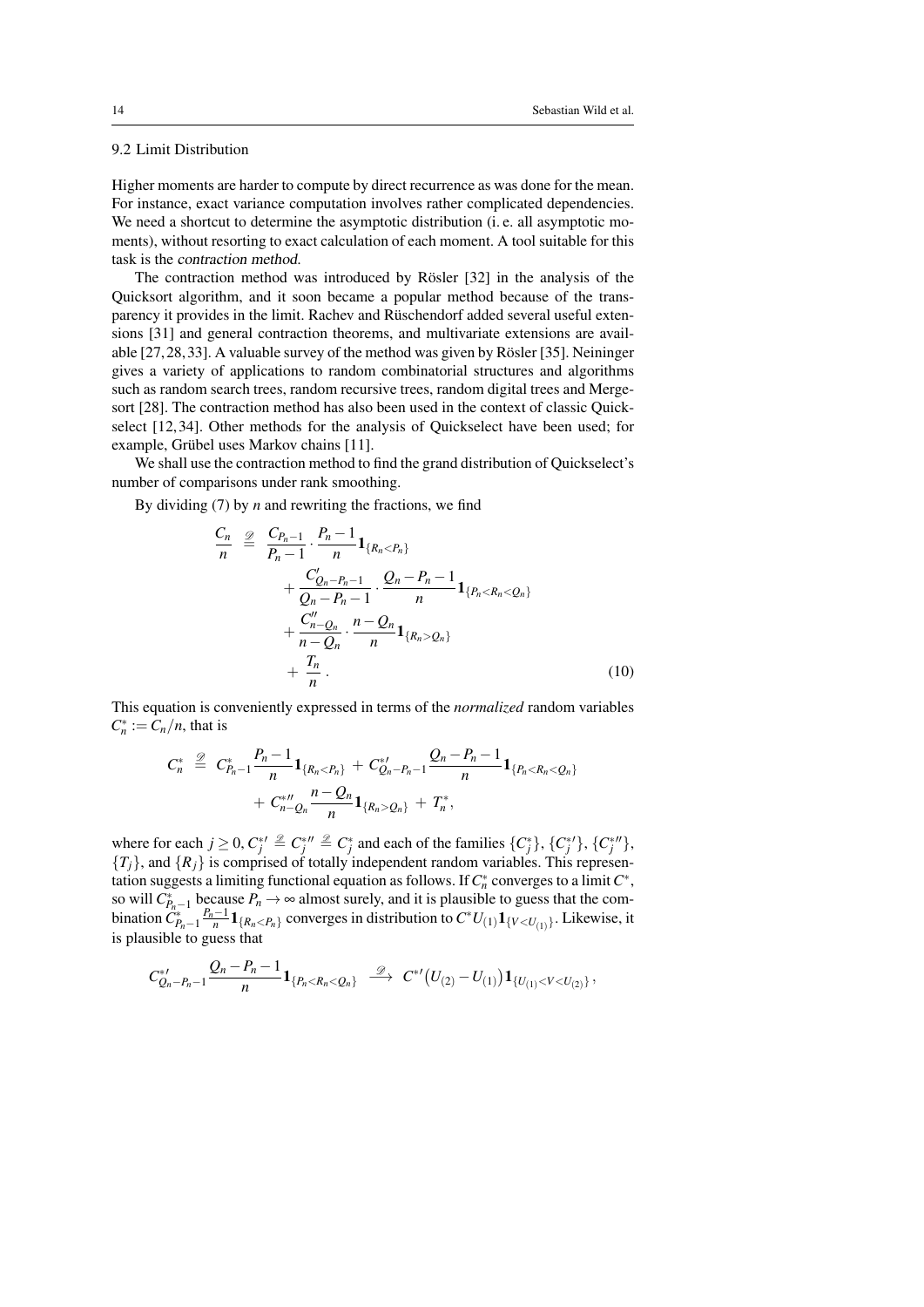and

$$
C_{n-Q_n}^{*\prime\prime}\frac{n-Q_n}{n}\mathbf{1}_{\{R_n>Q_n\}}\;\;\stackrel{\mathscr{D}}{\longrightarrow}\;C^{*\prime\prime}\big(1-U_{(2)}\big)\mathbf{1}_{\{V>U_{(2)}\}},
$$

where  $C^{*} \triangleq C^{*}$   $\cong C^{*}$ , and  $(C^{*}, C^{*} \cdot C^{*} \cdot T)$  are totally independent.

To summarize, if  $C_n^*$  converges in distribution to a limiting random variable  $C^*$ , one can guess that the limit satisfies the following distributional equation:

<span id="page-14-0"></span>
$$
C^* \stackrel{\mathscr{D}}{=} U_{(1)} \mathbf{1}_{\{V < U_{(1)}\}} C^* + (U_{(2)} - U_{(1)}) \mathbf{1}_{\{U_{(1)} < V < U_{(2)}\}} C^{*'} + (1 - U_{(2)}) \mathbf{1}_{\{V > U_{(2)}\}} C^{*''} + T^*, \tag{11}
$$

with  $(C^*, C^{*,\prime}, C^{*,\prime\prime}, (U_{(1)}, U_{(2)}), V)$  being totally independent, and  $T^*$  as given in Corollary [2.](#page-10-3)

The formal proof of convergence is done by coupling the random variables  $C_n$ ,  $P_n$ , *Qn*, and *R<sup>n</sup>* to be defined on the same probability space, and showing that the *distance* between the distributions of  $C_n^*$  and  $C^*$  converges to 0 in some suitable metric space of distribution functions. Here, we use the Zolotarev metric  $\zeta_2$ , for which Neininger and Rüschendorf give convenient contraction theorems [\[28\]](#page-21-14). Convergence in  $\zeta_2$  then implies the claimed convergence in distribution and in second moments. The technical details are provided in Appendix B of the [extended version](http://arxiv.org/abs/1306.3819) of this article.

The representation in [\(11\)](#page-14-0) admits direct calculation of asymptotic mean and variance. Taking expectations on both sides and exploiting symmetries gives

$$
\mathbf{E}[C^*] = \mathbf{E}[U_{(1)}\mathbf{1}_{\{V < U_{(1)\}}}] \mathbf{E}[C^*] + \mathbf{E}[(U_{(2)} - U_{(1)})\mathbf{1}_{\{U_{(1)} < V < U_{(2)\}}}] \mathbf{E}[C^*]
$$
  
+ 
$$
\mathbf{E}[(1 - U_{(1)})\mathbf{1}_{\{V > U_{(2)\}}}] \mathbf{E}[C^{*''}] + \mathbf{E}[T^*]
$$
  
= 
$$
3\mathbf{E}[U_{(1)}\mathbf{1}_{\{V < U_{(1)\}}}] \mathbf{E}[C^*] + \frac{19}{12}.
$$

So, we compute

$$
\mathbf{E}[U_{(1)}\mathbf{1}_{\{V  
= 
$$
2 \int_{x=0}^{1} \int_{v=0}^{x} x(1-x) dv dx = \frac{1}{6}.
$$
$$

It follows that

$$
\mathbf{E}[C^*] = \frac{19}{6}, \quad \text{and, as } n \to \infty, \quad \mathbf{E}[C_n] \sim \frac{19}{6}n.
$$

Similarly, we can get the asymptotic variance of  $C<sub>n</sub>$ . We only sketch this calculation. First, square the distributional equation [\(11\)](#page-14-0), then take expectations. There will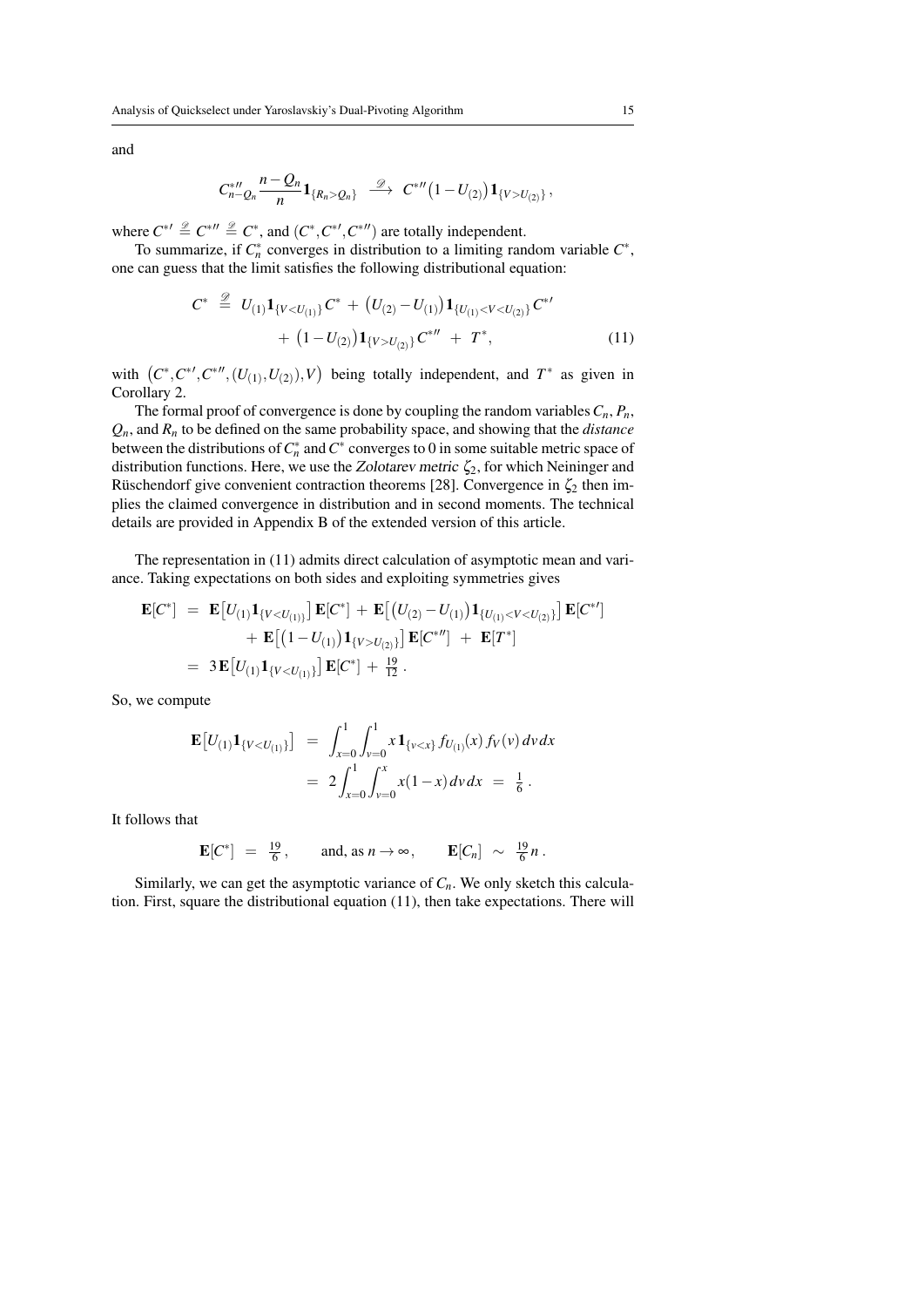appear ten terms on the right-hand side. The three terms involving  $(C^*)^2$  are symmetrical, and the three terms involving cross-products of indicators are 0 (the indicators are for mutually exclusive events). By independence, we have

$$
\mathbf{E}\left[(C^*)^2\right] = 3\mathbf{E}\left[U_{(1)}^2\mathbf{1}_{\{V < U_{(1)\}}}\right]\mathbf{E}\left[(C^*)^2\right] \n+ 2\mathbf{E}\left[T^*U_{(1)}\mathbf{1}_{\{V < U_{(1)\}}}\right]\mathbf{E}[C^*] \n+ 2\mathbf{E}\left[T^*(U_{(2)} - U_{(1)})\mathbf{1}_{\{U_{(1)} < V < U_{(2)\}}}\right]\mathbf{E}[C^{*'}] \n+ 2\mathbf{E}\left[T^*(1-U_{(2)})\mathbf{1}_{\{V > U_{(2)\}}}\right]\mathbf{E}[C^{*''}] \n+ \mathbf{E}\left[(T^*)^2\right].
$$

We show the computation for one of these ingredients:

$$
\mathbf{E}\big[U_{(1)}^2\mathbf{1}_{\{V
$$

After carrying out similar calculations and using Corollary [2,](#page-10-3) we obtain

$$
\mathbf{E}\left[ (C^*)^2 \right] = \frac{3}{10} \mathbf{E}\left[ (C^*)^2 \right] + 2 \left( \frac{43}{180} \mathbf{E}[C^*] + \frac{53}{180} \mathbf{E}[C^{*'}] + \frac{1}{4} \mathbf{E}[C^{*''}] \right) + \frac{229}{90}.
$$

We can solve for  $\mathbf{E}[(C^*)^2]$  and by inserting  $\mathbf{E}[C^*] = \mathbf{E}[C^{*}'] = \mathbf{E}[C^{*}'] = \frac{19}{6}$  get

$$
\mathbf{E}\left[ (C^*)^2 \right] = \frac{10}{7} \left( 2\left( \frac{43}{180} + \frac{53}{180} + \frac{1}{4} \right) \frac{19}{6} + \frac{229}{90} \right) = \frac{193}{18}.
$$

The variance follows:

$$
\begin{array}{rcl}\n\textbf{Var}[C_n] & = & \mathbf{E}[C_n^2] - \left(\mathbf{E}[C_n]\right)^2 & \sim \left(\mathbf{E}[(C^*)^2] - \left(\mathbf{E}[C^*]\right)^2\right)n^2 \\
& = & \left(\frac{193}{18} - \frac{361}{36}\right)n^2 = \frac{25}{36}n^2, \qquad \text{as } n \to \infty \,.\n\end{array}
$$

We next present an explicit (unique) solution to the distributional equation [\(11\)](#page-14-0). A random variable with this distribution takes the form of a perpetuity.

## <span id="page-15-0"></span>Lemma 3 *Every solution C*<sup>∗</sup> *of* [\(11\)](#page-14-0) *also satisfies the distributional equation* [\(2\)](#page-6-2)*.*

The proof is by showing that the characteristic functions for the solutions of both equations coincide. Details are given Appendix D of the [extended version](http://arxiv.org/abs/1306.3819) of this article.

The representation in Lemma [3](#page-15-0) allows us to obtain an expression for  $C^*$  as a sum of products of independent random variables. Toward this end, let  $X_1, X_2, \ldots$  be independent copies of  $X^*$ , and let  $Y_1, Y_2, \ldots$  be independent copies of  $g(X^*, W^*)$ , then

$$
C^* \stackrel{\mathscr{D}}{=} Y_1 + X_1 C^* \stackrel{\mathscr{D}}{=} Y_1 + X_1 (Y_2 + X_2 C^*).
$$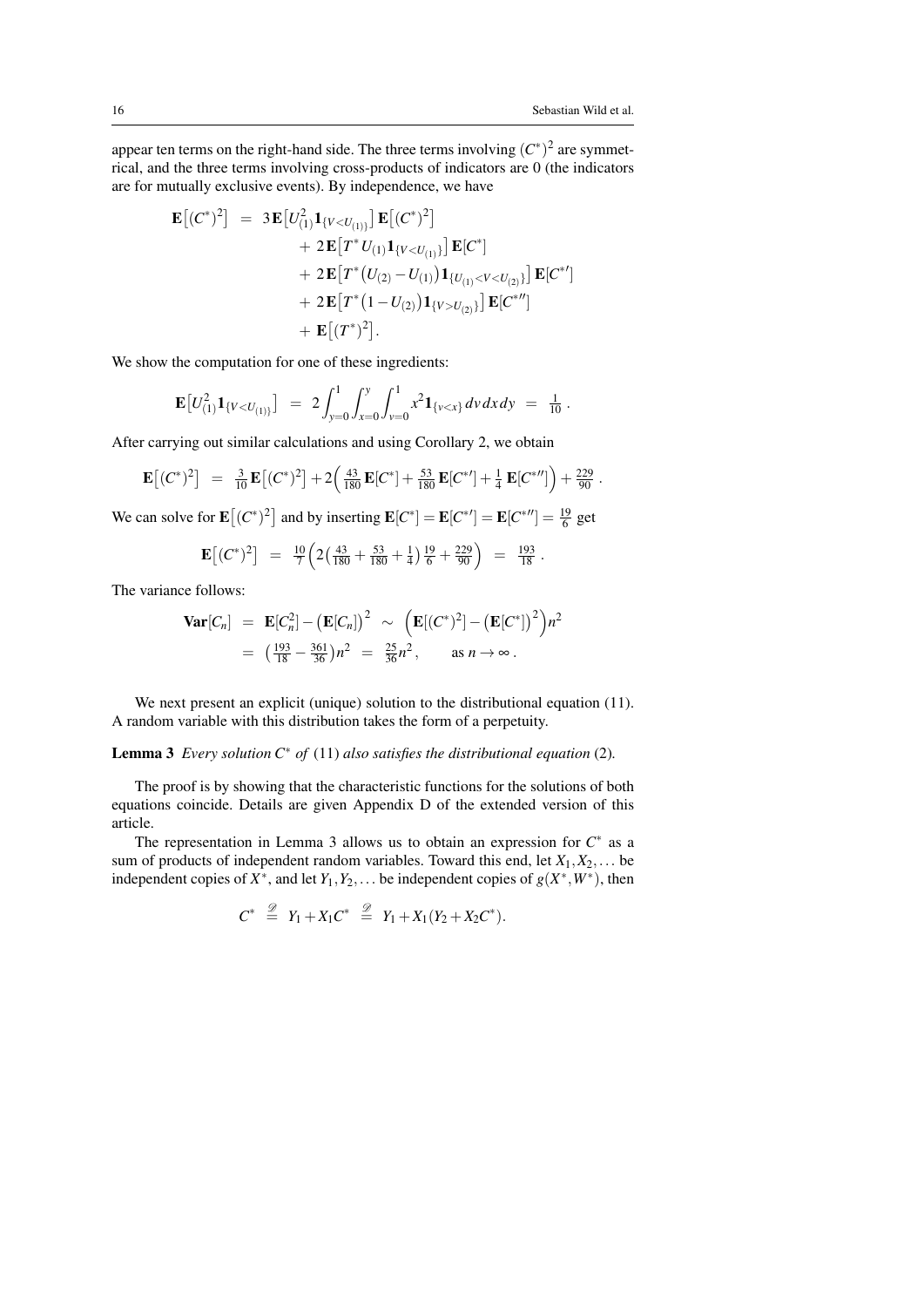Note that because  $C^*$  is independent of both  $X_1$  and  $Y_1$ , the  $X$  and  $Y$  introduced in the iteration must be independent copies of  $X_1$  and  $Y_1$ . Continuing the iterations (always introducing new independent random variables), we arrive at

$$
C^* \stackrel{\mathscr{D}}{=} Y_1 + X_1 Y_2 + X_1 X_2 (Y_3 + X_3 C^*)
$$
  
\n
$$
\vdots
$$
  
\n
$$
\stackrel{\mathscr{D}}{=} \sum_{j=1}^M \left(Y_j \prod_{k=1}^{j-1} X_k\right) + X_1 X_2 \cdots X_M C^*,
$$
  
\n(12)

for any positive integer *M*. However, by the strong law of large numbers,

$$
\frac{1}{M}\ln(X_1X_2\ldots X_M) \xrightarrow{a.s.} \mathbf{E}[\ln X^*] = -\frac{5}{6}, \quad \text{as } M \to \infty,
$$

and

$$
X_1 X_2 \dots X_M \xrightarrow{a.s.} 0, \quad \text{as } M \to \infty.
$$

Hence, we can proceed with the limit of [\(12\)](#page-16-2) and write

<span id="page-16-2"></span>
$$
C^* \triangleq \sum_{j=1}^{\infty} \left(Y_j \prod_{k=1}^{j-1} X_k\right).
$$

### <span id="page-16-0"></span>10 Analysis of Yaroslavskiy's Algorithm for Extremal Ranks

The methods used for deriving results for dual-pivot Quickselect to locate a key of random rank carry over to the case of a relatively small or relatively large extremal order statistic We shall only sketch the arguments and results for the case  $r = 1$ , as they closely mimic what has been done for a random rank.

Let  $\hat{C}_n := C_n^{(1)}$  be the number of key comparisons required by Quickselect running with Yaroslavskiy's algorithm to find the smallest element in an array *A*[1..*n*] of random data. If the smaller of the two pivots (of random rank *Pn*) in the first round is not the smallest key, the algorithm always pursues the leftmost subarray  $A[1..P_n-1]$ . We thus have the recurrence

<span id="page-16-3"></span>
$$
\hat{C}_n \stackrel{\mathscr{D}}{=} \hat{C}_{P_n-1} + T_n \,. \tag{13}
$$

<span id="page-16-1"></span>10.1 Exact Mean

Equation [\(13\)](#page-16-3) yields a recurrence for the average

<span id="page-16-4"></span>
$$
\mathbf{E}[\hat{C}_n] = \mathbf{E}[T_n] + \mathbf{E}[\hat{C}_{P_n-1}].
$$

Conditioning on *Pn*, we find

$$
\mathbf{E}[C_n] = \mathbf{E}[T_n] + \sum_{p=1}^n \mathbf{E}[C_{P_n-1} | P_n = p] \mathbf{Prob}(P_n = p)
$$
  
=  $\frac{19}{12}(n+1) - 3 + \frac{1}{\binom{n}{2}} \sum_{p=1}^n (n-p) \mathbf{E}[C_{p-1}].$  (14)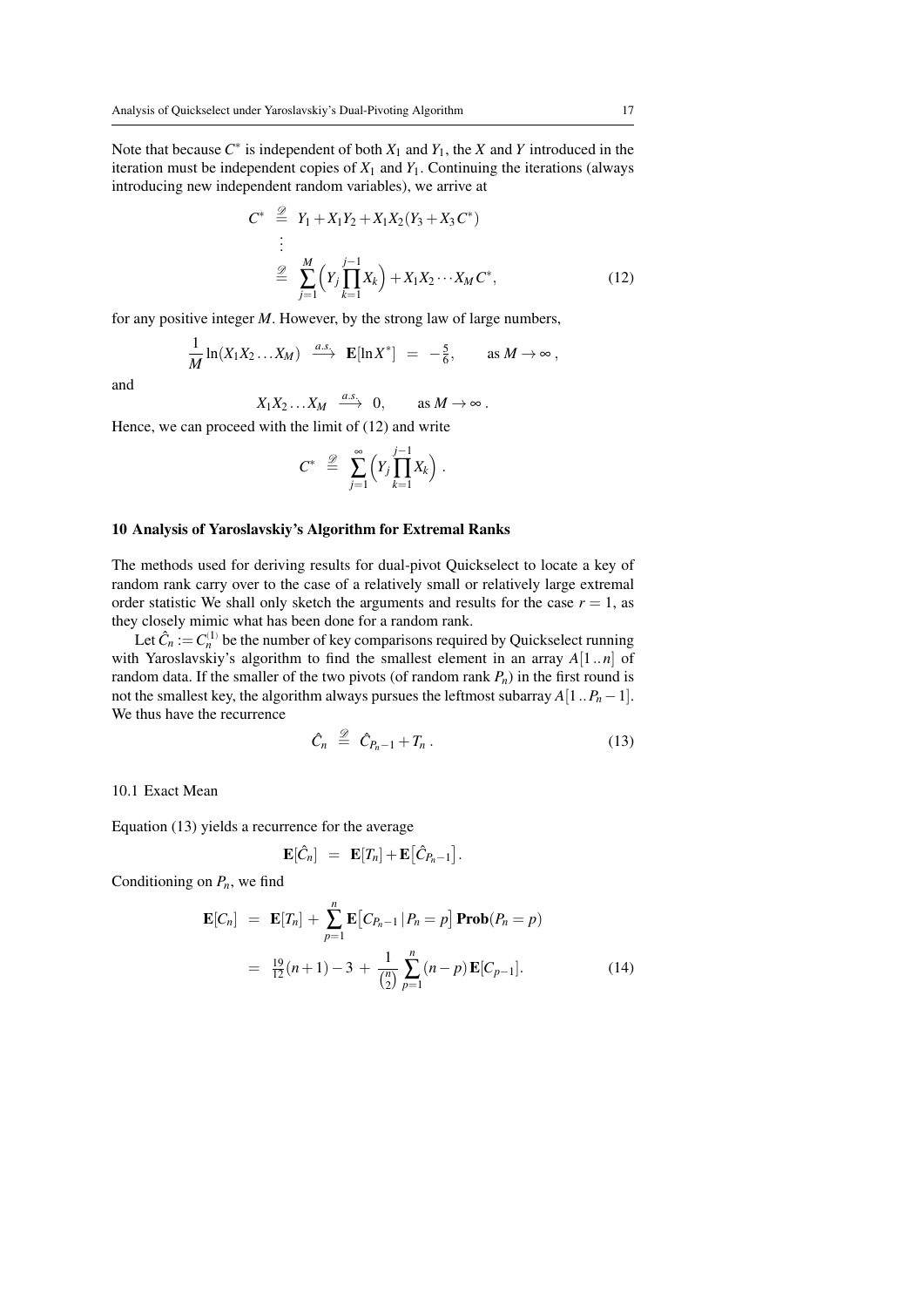This recurrence equation can be solved via generating functions, by steps very similar to what we did in Subsection [9.1,](#page-11-0) and we only give an outline of intermediate steps. If we let

$$
\hat{A}(z) := \sum_{n=0}^{\infty} \mathbf{E}[\hat{C}_n] z^n,
$$

multiply [\(14\)](#page-16-4) by  $n(n-1)z^n$  and sum over  $n \geq 3$ , we get an Euler differential equation

$$
z^2(\hat{A}''(z)-2) = \frac{2z^2\hat{A}(z)}{(1-z)^2} + h(z),
$$

with

$$
h(z) \; := \; \sum_{n=3}^{\infty} \left(\frac{19}{12}(n+1)-3\right)n(n-1)z^n \; = \; \frac{z^3}{2(1-z)^4} \left(-7z^3+28z^2-42z+40\right).
$$

This differential equation is to be solved under the boundary conditions  $\hat{A}(0) = 0$ , and  $\hat{A}'(0) = 0$ . The solution is

$$
\hat{A}(z) = \frac{1}{24(1-z)^2} \left( 36z + 42z^2 - 28z^3 + 7z^4 + 12(3 - 6z^2 + 4z^3 - z^4) \ln(1-z) \right).
$$

Extracting coefficients of  $z^n$ , we find, for  $n \geq 4$ ,

$$
\mathbf{E}\left[C_n^{(1)}\right] = \frac{1}{24n(n-1)(n-2)} \left(57n^4 - 48n^3H_n - 178n^3 + 144n^2H_n + 135n^2 - 96nH_n - 14n + 24\right)
$$
  
  $\sim \frac{19}{8}n, \quad \text{as } n \to \infty.$ 

## <span id="page-17-0"></span>10.2 Limit Distribution

By similar arguments as in case of random ranks we see that  $\hat{C}_n^* := \hat{C}_n/n$  approaches *C*ˆ∗ , a random variable satisfying the distributions equation

<span id="page-17-1"></span>
$$
\hat{C}^* \stackrel{\mathscr{D}}{=} U_{(1)}\hat{C}^* + T^*, \tag{15}
$$

where  $(U_{(1)}, T^*)$  is independent of  $\hat{C}^*$ . We formally establish convergence in law and second moments by showing that the distance of the distributions of  $\hat{C}_n^*$  and  $\hat{C}^*$ diminishes to 0 in the Zolotarev metric  $\zeta_2$ . We go through the technical work using a handy theorem of Neininger and Rüschendorf [\[28\]](#page-21-14), which standardized the approach. By now, these techniques are popular, and we do not show the details here. However, they are given in Appendix C of the [extended version](http://arxiv.org/abs/1306.3819) of this article.

The representation in equation [\(15\)](#page-17-1) allows us to obtain an expression for  $\hat{C}^*$  by an unwinding process like that we used for  $C^*$ ; one gets

$$
\hat{C}^* \stackrel{\mathscr{D}}{=} \sum_{j=1}^\infty \left(Y_j \prod_{k=1}^{j-1} X_k\right),
$$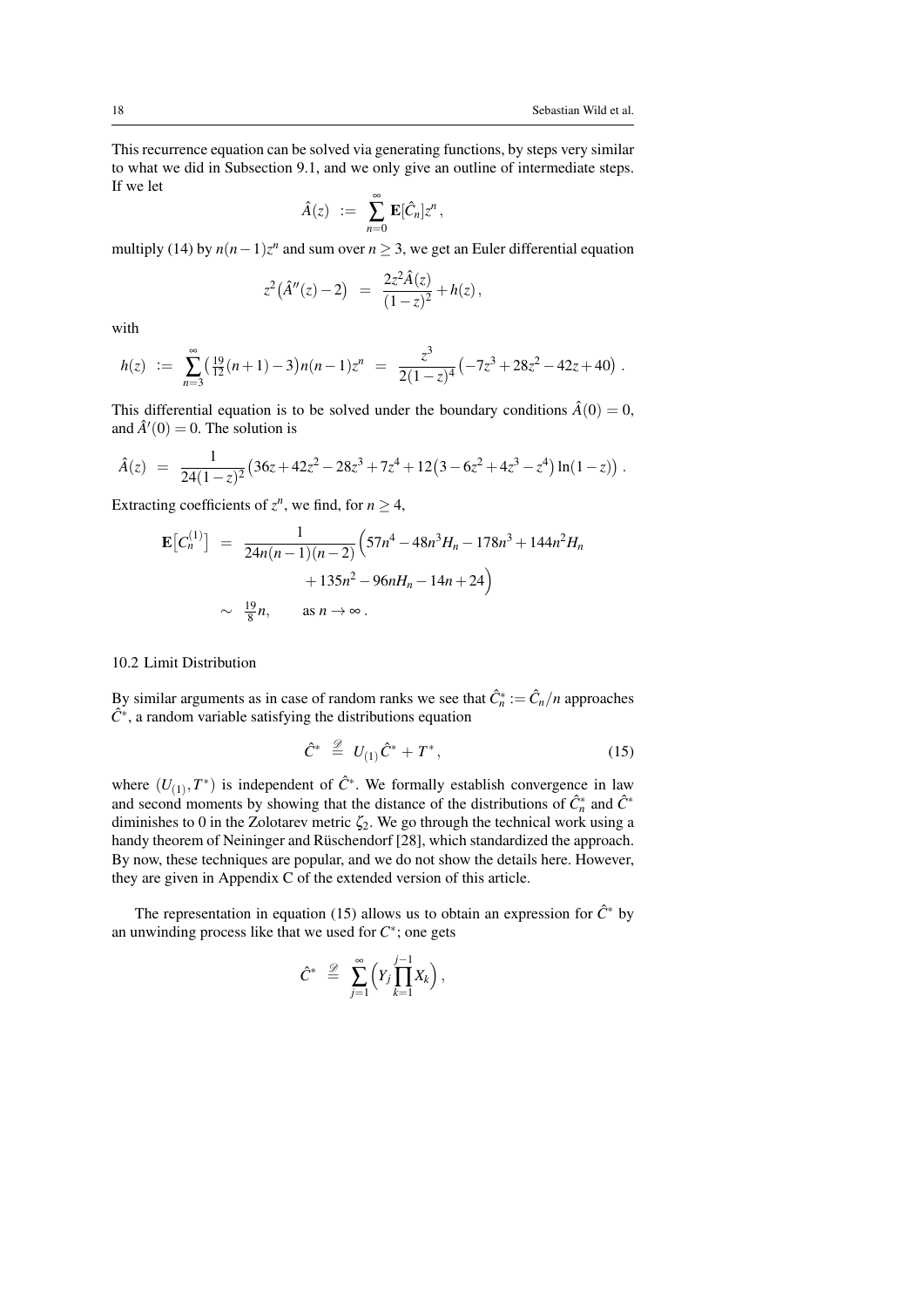| <b>Cost Measure</b> |                                                | error                                             | <b>Ouickselect with</b><br>Yaroslavskiy's Algorithm | <b>Classic Ouickselect</b><br>with Hoare's Algorithm |
|---------------------|------------------------------------------------|---------------------------------------------------|-----------------------------------------------------|------------------------------------------------------|
|                     |                                                | when selecting a uniformly chosen order statistic |                                                     |                                                      |
| Comparisons         | expectation $\mathcal{O}(\log n)$<br>std. dev. | o(n)                                              | $3.1\overline{6}n$<br>$0.8\overline{3}n$            | $3n^{\dagger}$<br>$1n^{\dagger}$                     |
| Swaps               | expectation $\mathcal{O}(\log n)$              |                                                   | $1n^{\ddagger}$                                     | $0.5n^*$                                             |
|                     |                                                |                                                   | when selecting an extremal order statistic          |                                                      |
| Comparisons         | expectation $\mathcal{O}(\log n)$              |                                                   | 2.375n                                              | $2n^{\dagger}$                                       |
|                     | std. dev.                                      | o(n)                                              | small: $0.512551n$<br>large: $0.598087n$            | $0.707107n$ <sup>†</sup>                             |
| Swaps               | expectation $\mathcal{O}(\log n)$              |                                                   | $0.75n \;$                                          | $0.\overline{3}n^*$                                  |

<span id="page-18-2"></span>† see [\[23\]](#page-20-17); Theorems 1 and 2.

<span id="page-18-4"></span><span id="page-18-3"></span>‡ by the linear relation of expected swaps and comparisons, we can insert the toll function for swaps from [\[44\]](#page-21-7). \* see [\[17\]](#page-20-21); integrating over  $\alpha \in [0,1]$  resp. taking  $\alpha \to 0$  in eq (12).

<span id="page-18-0"></span>Table 1 Main results of this paper and the corresponding results for classic Quickselect from the literature.

with  $\{X_j\}_{j=1}^{\infty}$  and  $\{Y_j\}_{j=1}^{\infty}$  being two families of totally independent random variables whose members are all distributed like  $U_{(1)}$  respectively  $T^*$ . This completes a sketch of the proof of Theorem [2.](#page-7-2)  $\Box$ 

#### <span id="page-18-1"></span>11 Conclusion

In this paper, we discussed the prospect of running Quickselect making use of a dual-pivot partitioning strategy by Yaroslavskiy, which recently provided a speedup for Quicksort and is used today in the library sort of Oracle's Java 7. It has been proven that, for sorting, the total number of comparisons becomes smaller on average, upon using Yaroslavskiy's algorithm compared to the classic single-pivot variant [\[43\]](#page-21-5). Even if a single partitioning phase may need more comparisons than in the classic case, the reduced sizes of the subproblems to be processed recursively— the input to be sorted is partitioned into three instead of two parts — lead to an overall saving.

The speedup in Quicksort by Yaroslavskiy's partitioning algorithm raises the hope for similar improvements in Quickselect. However, our detailed analysis, presented in this paper and summarized in Table [1,](#page-18-0) proves the opposite: When searching for a (uniformly) random rank, we find an expected number of comparisons of asymptotically  $\frac{19}{6}n = 3.1\overline{6}n$  for a Quickselect variant running under Yaroslavskiy's algorithm, as opposed to 3*n* for classic Quickselect. For extremal cases, i. e. for ranks close to the minimum or maximum, an asymptotic average of  $\frac{19}{8}n = 2.375n$  comparisons is needed, whereas the classic algorithm only uses 2*n*. Though not considered here in detail, similar trends are observed for the number of swaps: In expectation, Yaroslavskiy's algorithm, also needs more swaps than the classic variant.

The observed inferiority of dual-pivoting in Quickselect goes beyond the case of Yaroslavskiy's algorithm. A simple argument shows that *any* dual-pivoting method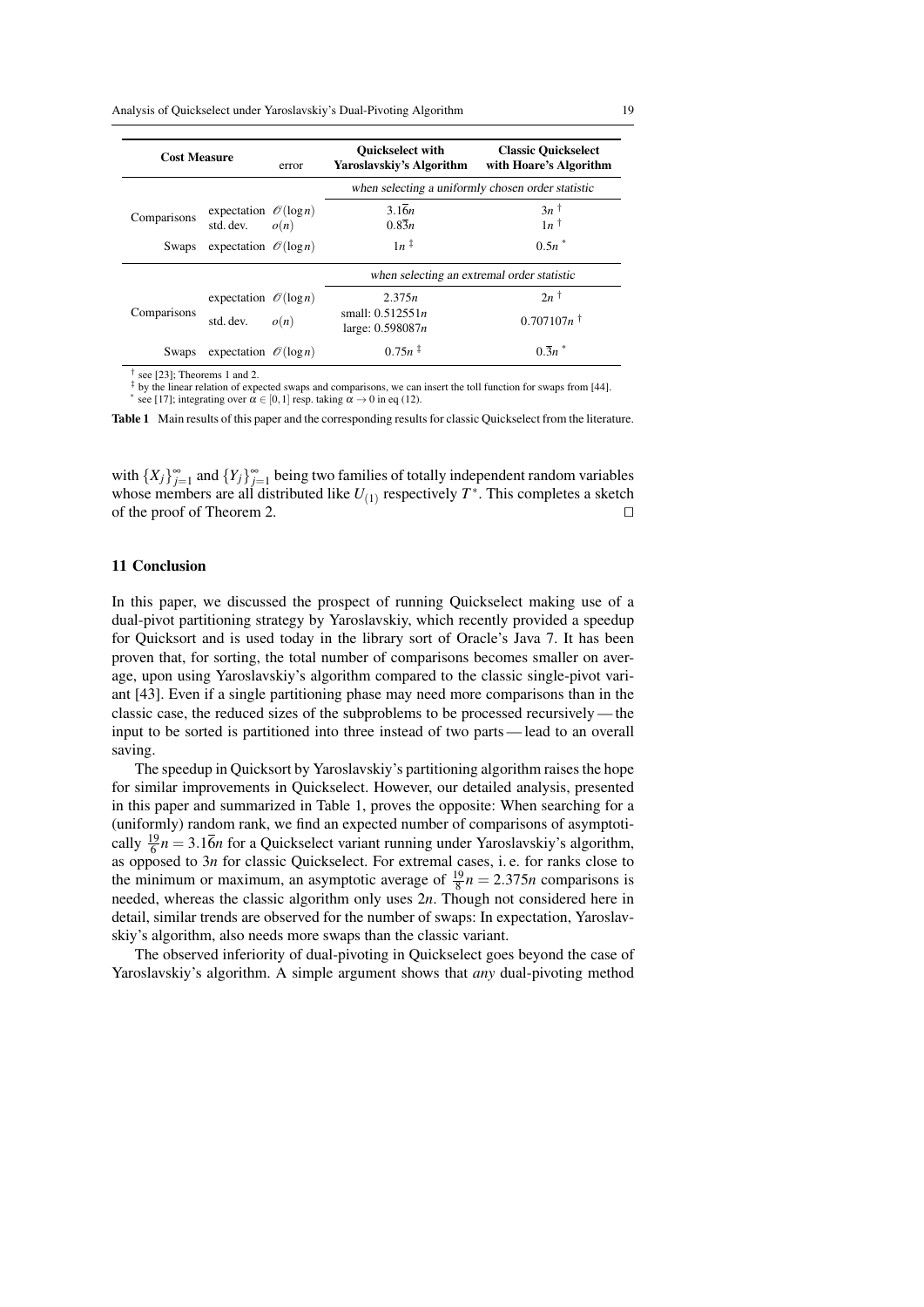must use at least  $\frac{3}{2}n$  comparisons on average for a single partitioning step [\[2,](#page-19-1) Theorem 1]. Even with this optimal method, Quickselect needs  $3n + o(n)$  comparisons on average to select a random order statistic and  $2.25n + o(n)$  comparisons when searching for extremal elements; no improvement over classic Quickselect in both measures.

Our analysis provides deeper insight than just the average case— we derived variances and fixed-point equations for the distribution of the number of comparisons. Even though of less practical interest than the average considerations, it is worth noting that the variance of the number of comparisons made by Quickselect under Yaroslavskiy's algorithm is significantly smaller than for the classic one, making actual costs more predictable.

We can give some intuition based on our analysis on why dual pivoting does not improve Quickselect. As already pointed out, the new algorithm may need more comparisons for a single partitioning round than the classic strategy, but leads to smaller subproblems to be handled recursively. In classic Quickselect, using pivot *p* and searching for a random rank *r*, we use *n* comparisons to exclude from recursive calls either *n* − *p* elements, if *r* < *p*, or *p* elements, if *r* > *p*, or all *n* elements, if  $r = p$ . Averaging over all *p* and *r*, this implies that a single comparison helps to exclude  $\frac{1}{3} + o(1)$  elements from further computations, as  $n \to \infty$ . When interpreting our findings accordingly, Quickselect under Yaroslavskiy's algorithm excludes asymptotically only  $\frac{6}{19} \approx 0.3125$  elements per comparison on average. We have to conclude that the reduction in subproblem sizes is not sufficient to compensate for the higher partitioning costs.

Nevertheless, the attempts to improve the Quickselect algorithm are not a complete failure. Preliminary experimental studies give some hope for a faster algorithm in connection with cleverly chosen pivots (comparable to the median-of-three strategy well-known in the classic context), especially for presorted data. Future research may focus on this scenario, trying to identify an optimal choice for the pivots. Related results are known for classic Quickselect [\[24,](#page-20-22) [26\]](#page-21-18) and Yaroslavskiy's algorithm in Quicksorting [\[45\]](#page-21-19).

Furthermore, it would be interesting to extend our analysis to the number of bit comparisons instead of atomic key comparisons. This is especially of interest in connection with nonprimitive data types like strings. However, in this context one typically has to deal with much more complicated analysis for the resulting subproblems no longer preserve randomness in the subarrays (see [\[10\]](#page-20-9) for corresponding results for classic Quickselect). As a consequence, the methods used in this paper are no longer applicable.

#### References

- <span id="page-19-0"></span>1. Alsmeyer, G., Iksanov, A., Rösler, U.: On distributional properties of perpetuities. Journal of Theoretical Probability 22, 666–682 (2009)
- <span id="page-19-1"></span>2. Aumüller, M., Dietzfelbinger, M.: Optimal Partitioning for Dual Pivot Quicksort (2013). URL <http://arxiv.org/abs/1303.5217>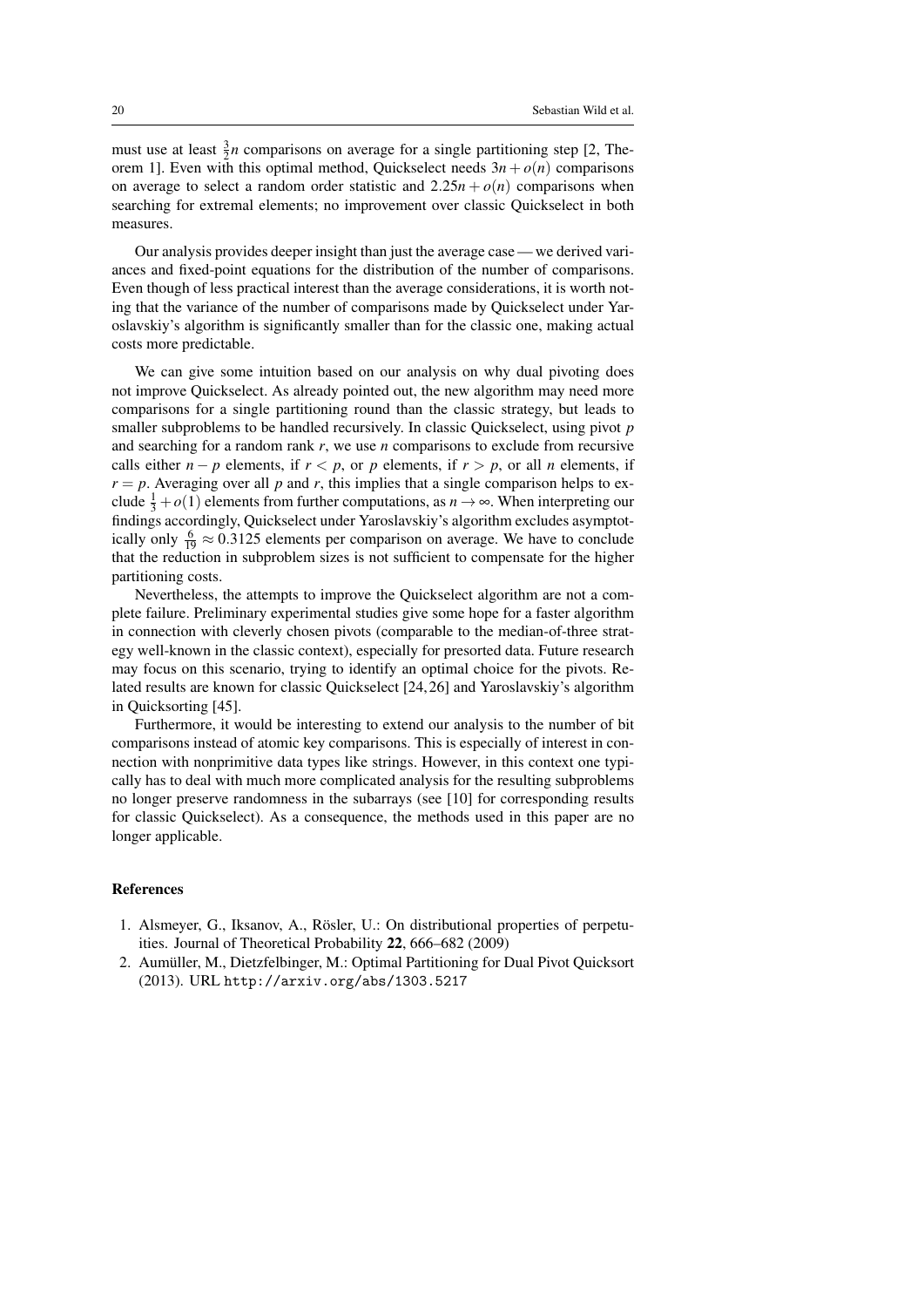- <span id="page-20-14"></span>3. Bentley, J.: Programming pearls: how to sort. Communications of the ACM 27(4), 287–291 (1984)
- <span id="page-20-6"></span>4. Bindjeme, P., Fill, J.: The limiting distribution for the number of symbol comparisons used by quicksort is nondegenerate (extended abstract). DMTCS Proceedings 0(01) (2012)
- <span id="page-20-16"></span>5. Chung, K.L.: A Course in Probability Theory, 3rd edn. Academic Press (2001)
- <span id="page-20-1"></span>6. Cormen, T.H., Leiserson, C.E., Rivest, R.L., Stein, C.: Introduction to Algorithms, 3rd edn. MIT Press (2009)
- <span id="page-20-15"></span>7. Embrechts, P., Klüppelberg, C., Mikosch, T.: Modelling Extremal Events. Springer Verlag, Berlin, Heidelberg (1997)
- <span id="page-20-7"></span>8. Fill, J., Janson, S.: The number of bit comparisons used by Quicksort: an averagecase analysis. Electronic Journal of Probability 17, 1–22 (2012)
- <span id="page-20-8"></span>9. Fill, J.A.: Distributional convergence for the number of symbol comparisons used by QuickSort. The Annals of Applied Probability 23(3), 1129–1147 (2013)
- <span id="page-20-9"></span>10. Fill, J.A., Nakama, T.: Analysis of the Expected Number of Bit Comparisons Required by Quickselect. Algorithmica 58(3), 730–769 (2009)
- <span id="page-20-20"></span>11. Grübel, R.: Hoare's Selection Algorithm: A Markov Chain Approach. Journal of Applied Probability 35(1), 36–45 (1998)
- <span id="page-20-19"></span>12. Grübel, R., Rösler, U.: Asymptotic Distribution Theory for Hoare's Selection Algorithm. Advances in Applied Probability 28(1), 252–269 (1996)
- <span id="page-20-13"></span>13. Hennequin, P.: Combinatorial analysis of Quicksort algorithm. Informatique théorique et applications 23(3), 317–333 (1989)
- <span id="page-20-12"></span>14. Hennequin, P.: Analyse en moyenne d'algorithmes : tri rapide et arbres de recherche. PhD Thesis, Ecole Politechnique, Palaiseau (1991)
- <span id="page-20-4"></span>15. Hoare, C.A.R.: Algorithm 65: Find. Communications of the ACM 4(7), 321–322 (1961)
- <span id="page-20-0"></span>16. Hoare, C.A.R.: Quicksort. The Computer Journal 5(1), 10–16 (1962)
- <span id="page-20-21"></span>17. Hwang, H.K., Tsai, T.H.: Quickselect and Dickman function. Combinatorics, Probability and Computing 11 (2000)
- <span id="page-20-5"></span>18. Kirschenhofer, P., Prodinger, H.: Comparisons in Hoare's Find Algorithm. Combinatorics, Probability and Computing 7(01), 111–120 (1998)
- <span id="page-20-2"></span>19. Knuth, D.E.: The Art Of Computer Programming: Searching and Sorting, 2nd edn. Addison Wesley (1998)
- <span id="page-20-18"></span>20. Lent, J., Mahmoud, H.M.: Average-case analysis of multiple Quickselect: An algorithm for finding order statistics. Statistics & Probability Letters 28(4), 299– 310 (1996)
- <span id="page-20-3"></span>21. Mahmoud, H.M.: Sorting: A distribution theory. John Wiley & Sons, Hoboken, NJ, USA (2000)
- <span id="page-20-10"></span>22. Mahmoud, H.M.: Distributional analysis of swaps in Quick Select. Theoretical Computer Science 411, 1763–1769 (2010)
- <span id="page-20-17"></span>23. Mahmoud, H.M., Modarres, R., Smythe, R.T.: Analysis of quickselect : an algorithm for order statistics. Informatique théorique et applications 29(4), 255–276 (1995)
- <span id="page-20-22"></span>24. Martínez, C., Panario, D., Viola, A.: Adaptive sampling strategies for quickselects. ACM Transactions on Algorithms 6(3), 1–45 (2010)
- <span id="page-20-11"></span>25. Martínez, C., Prodinger, H.: Moves and displacements of particular elements in